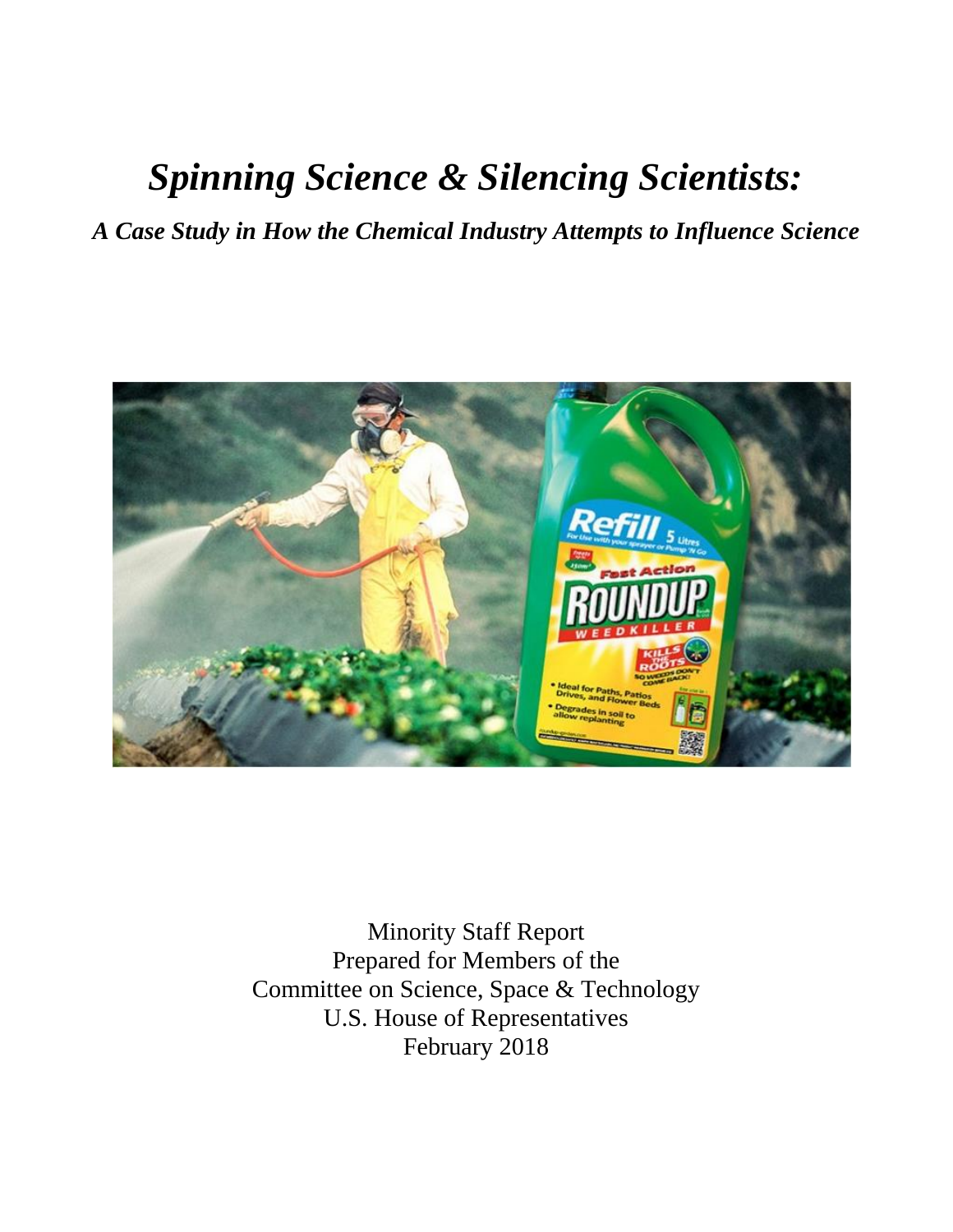

# **TABLE OF CONTENTS**

| Introduction                                  | Page 1  |
|-----------------------------------------------|---------|
| <b>Background</b>                             | Page 1  |
| Glyphosate Levels in the U.S. 1992-2015 (Map) | Page 3  |
| <b>Key Players</b>                            | Page 4  |
| Monsanto's IARC Battle Plan                   | Page 5  |
| Ghostwriting                                  | Page 6  |
| <b>Orchestrate Outcry</b>                     | Page 11 |
| <b>Establish Front Groups</b>                 | Page 14 |
| <b>Silence Scientists</b>                     | Page 15 |
| Conclusion                                    | Page 17 |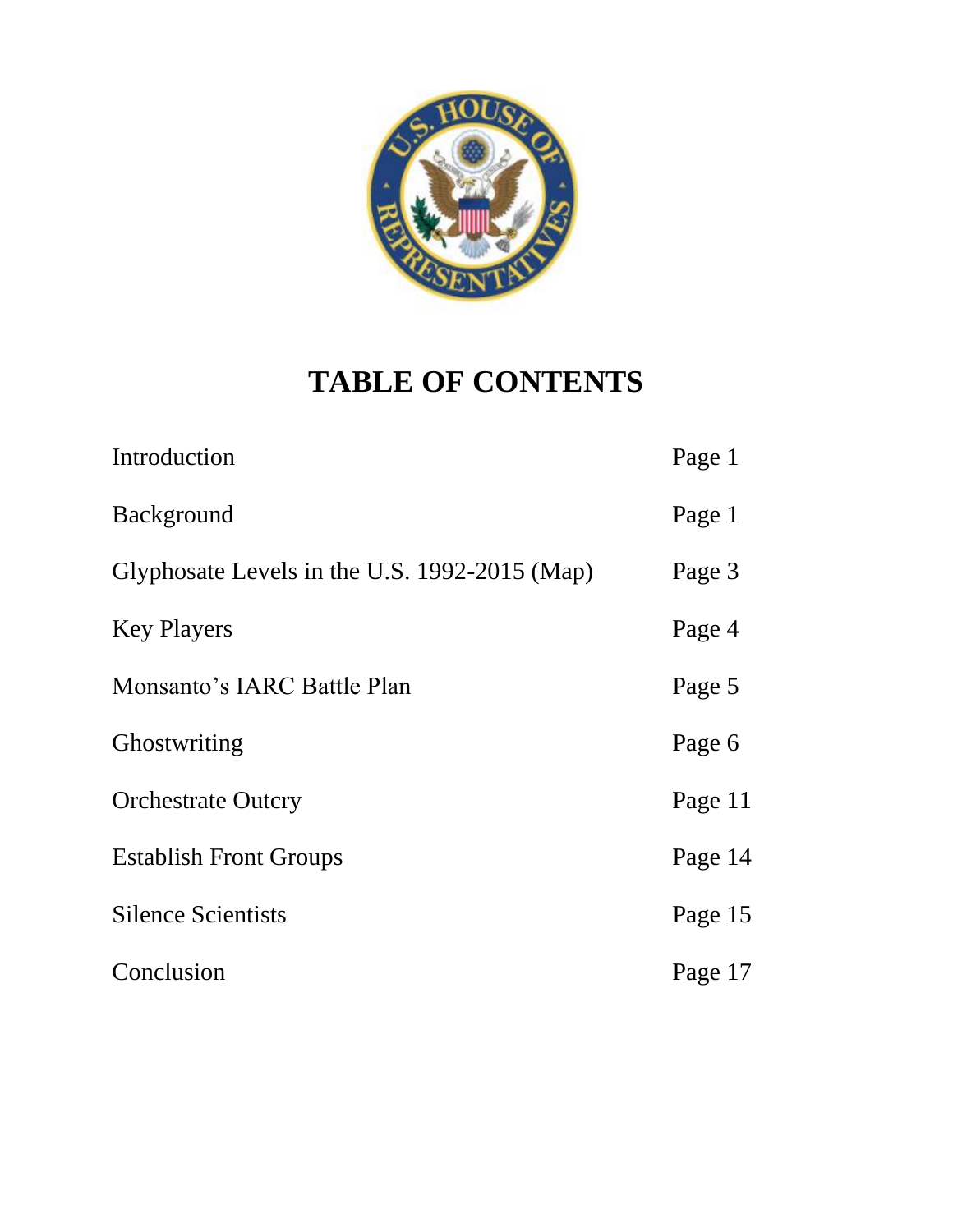**Introduction.** On February 6, 2018, the Committee on Science, Space, and Technology is scheduled to hold a hearing entitled, *"In Defense of Scientific Integrity: Examining the IARC Monograph Programme and Glyphosate Review."* The chemical glyphosate is a herbicide most commonly found in Monsanto's commercial weed-killer Roundup. Committee Chairman Lamar Smith scheduled this hearing after months of letter writing criticizing the IARC review of glyphosate and examining the EPA's actions on glyphosate. Many of the criticisms contained in the Committee's letters regarding IARC mimic criticisms that the chemical industry has leveled on the IARC process. Since these industry talking points are apparently the basis for both a Congressional investigation as well as a Committee hearing, Minority Committee Staff have written this staff report to better inform the Committee Members about the chemical industry tactics which have ultimately produced these industry talking points. The report necessarily focuses on the Monsanto Company due to their primary role in inventing, selling, and marketing glyphosate and glyphosate resistant seeds. This report is based in no small part on documents that have been made publically available due to ongoing third-party litigation with Monsanto.<sup>1</sup> These newly released public documents have revealed in an unprecedented manner the tactics of the chemical industry in attacking public health science related to their products.

**Background.** In March 2015, the World Health Organization's (WHO's) International Agency for Research on Cancer (IARC), based in Lyon, France, released a hazard assessment that found glyphosate to be "probably carcinogenic to humans." In December 2017, the EPA released a draft human health risk assessment that concluded, "glyphosate is not likely to be carcinogenic to humans." There are significant differences between these two types of assessments because they attempt to evaluate different questions. According to IARC, "A cancer



 $\overline{\phantom{a}}$ 

'hazard' is an agent that is capable of causing cancer under some circumstances, while a cancer 'risk' is an estimate of the carcinogenic effects expected from exposure to a cancer hazard." As more scientific data is gathered and analyzed to more fully understand the impacts of glyphosate on human health, it is important for the science to lead the way, and for industry and politicians to remain on the sidelines. But that has not happened.

There is significant evidence that Monsanto launched a disinformation campaign to undermine IARC's classification of glyphosate as a probable carcinogen. A multi-district litigation court case against Monsanto regarding potential adverse health consequences of exposures to glyphosate has revealed hundreds of pages of internal Monsanto e-mails, memorandums, and other

records that clearly show Monsanto engaged in a decades-long concerted effort to fend off any evidence suggesting potential adverse human health effects from glyphosate and more recently to undermine IARC's findings. They ghost wrote scientific articles on glyphosate, established front groups to help amplify their anti-IARC message and scientific evidence they did not like, and they attempted to silence scientists who reached conclusions questioning glyphosate's safety.

<sup>&</sup>lt;sup>1</sup> The Monsanto Papers, Baum, Hedlund, Aristei & Goldman, accessed here: <https://www.baumhedlundlaw.com/toxic-tort-law/monsanto-roundup-lawsuit/monsanto-secret-documents/>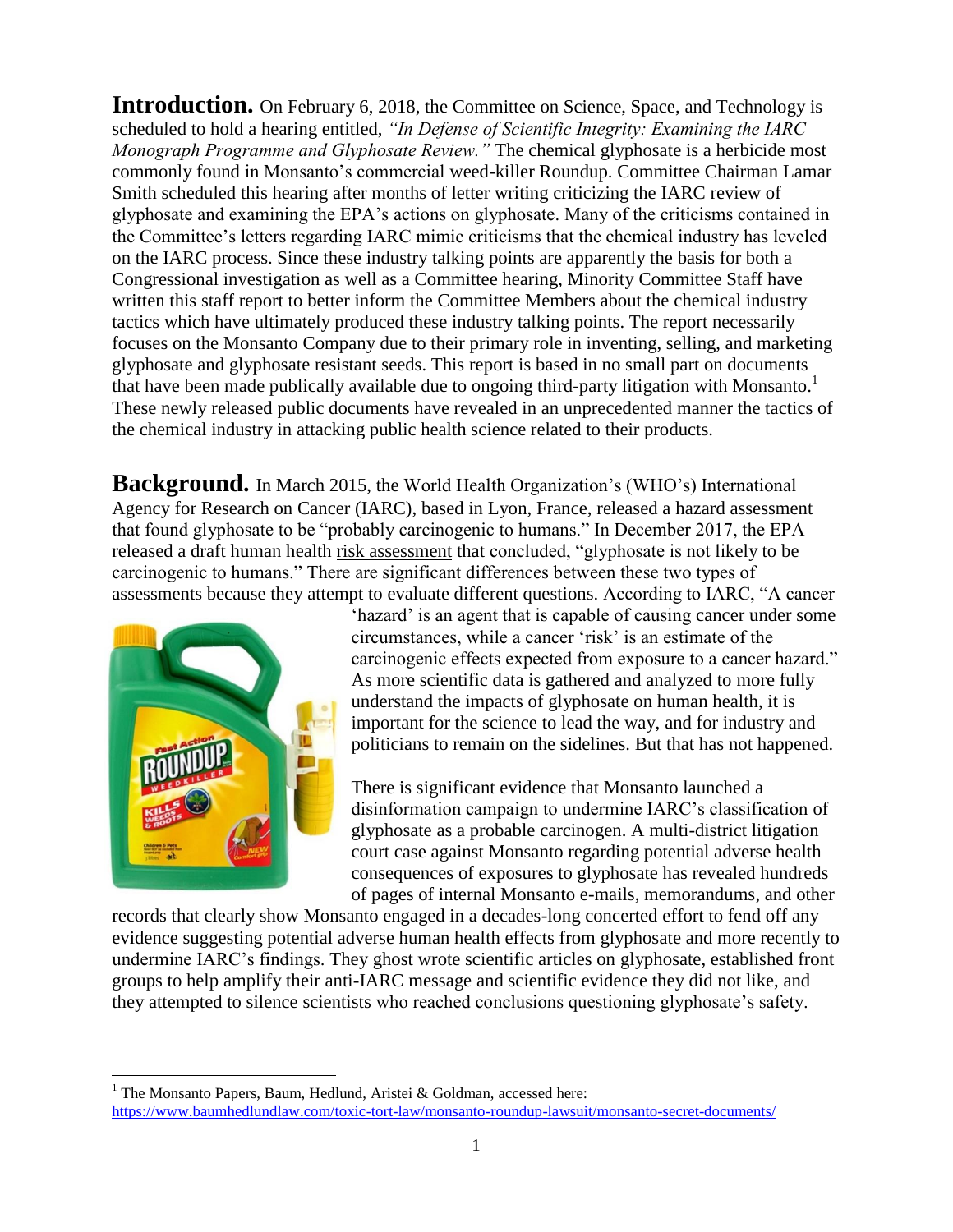While there are divergent conclusions between IARC and other science agencies, including the EPA, regarding the potential human health hazard of glyphosate, even Monsanto's own scientists acknowledged in internal e-mails that Roundup, the glyphosate containing weed-killer that Monsanto sells, does cause damage. "Glyphosate is OK, but the formulated product causes the damage," one Monsanto researcher wrote in an email.<sup>2</sup> "You cannot say that Roundup is not a carcinogen," wrote another Monsanto toxicologist. "We have not done the necessary testing on the formulation to make that statement."<sup>3</sup> What we do know is that the use of glyphosate has exploded across the United States and around the world since it first came on the market in 1974. In the U.S. alone its use has grown from 11 million pounds in 1987 to nearly 300 million pounds in 2016. Recent studies have also shown that it is prevalent in the U.S. food supply from crackers and cookies to honey and wine. Several studies have also shown that glyphosate is detectible in around 90% of the U.S. population.

This report describes some of the tactics Monsanto has used to control the public debate about glyphosate as well as the scientific studies that have been conducted to assess its potential harm. These efforts appear aimed at corrupting and disrupting any honest, thorough and complete scientific evaluation of glyphosate and its potential adverse impact on the public's health.

l

<sup>&</sup>lt;sup>2</sup> Email from William Heydens to Donna Farmer and Richard Dirks, Subject: "RE: European Commission Endocrine Disrupters developments (1)," April 25, 2002, accessed here: [http://baumhedlundlaw.com/pdf/monsanto](http://baumhedlundlaw.com/pdf/monsanto-documents/37-Monsanto-Executive-Admits-Studies-Demonstrate-Formulated-Roundup-Does-the-Damage.pdf)[documents/37-Monsanto-Executive-Admits-Studies-Demonstrate-Formulated-Roundup-Does-the-Damage.pdf.](http://baumhedlundlaw.com/pdf/monsanto-documents/37-Monsanto-Executive-Admits-Studies-Demonstrate-Formulated-Roundup-Does-the-Damage.pdf)

 $\overline{3}$  Email from Donna Farmer to Monsanto employees, Subject: "RE: Agitation against Roundup," Nov. 22, 2003, accessed here: [http://baumhedlundlaw.com/pdf/monsanto-documents/27-Internal-Monsanto-Email-You-Cannot-](http://baumhedlundlaw.com/pdf/monsanto-documents/27-Internal-Monsanto-Email-You-Cannot-Say-That-Roundup-is-not-a-Carcinogen.pdf)[Say-That-Roundup-is-not-a-Carcinogen.pdf.](http://baumhedlundlaw.com/pdf/monsanto-documents/27-Internal-Monsanto-Email-You-Cannot-Say-That-Roundup-is-not-a-Carcinogen.pdf)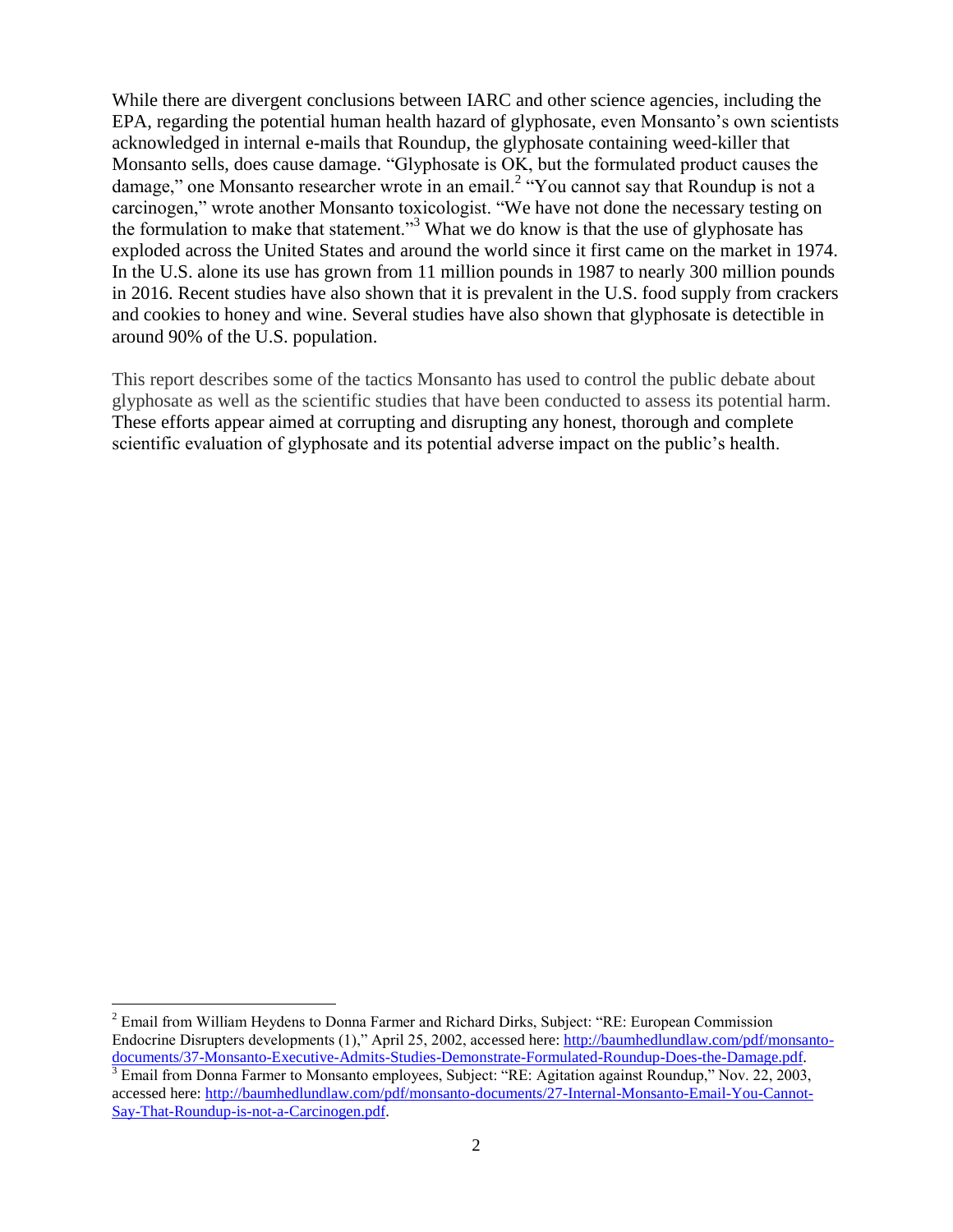## **Glyphosate use in the United States from 1992 to 2015**

*(Source: U.S. Geological Survey<sup>4</sup> )*



l  $4$  Glyphosate use in the U.S. 1992:

[https://water.usgs.gov/nawqa/pnsp/usage/maps/show\\_map.php?year=1992&map=GLYPHOSATE&hilo=H;](https://water.usgs.gov/nawqa/pnsp/usage/maps/show_map.php?year=1992&map=GLYPHOSATE&hilo=H) Glyphosate use in the U.S. 2015: [https://water.usgs.gov/nawqa/pnsp/usage/maps/show\\_map.php?year=2015&map=GLYPHOSATE&hilo=H](https://water.usgs.gov/nawqa/pnsp/usage/maps/show_map.php?year=2015&map=GLYPHOSATE&hilo=H)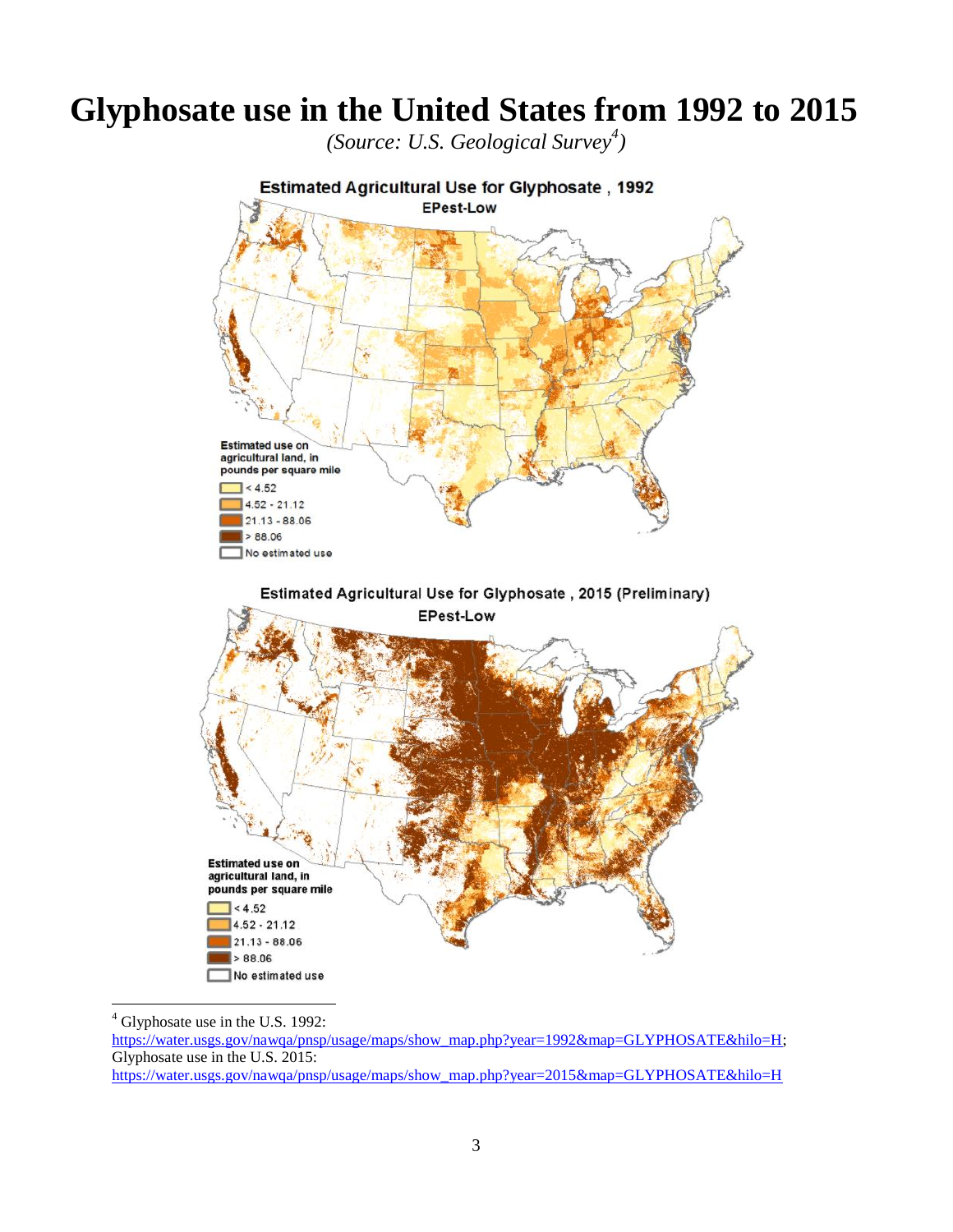

**Key Players.** The individuals listed below are some of the key players mentioned in the internal Monsanto emails and records cited in this report. Brief descriptions of their affiliation with Monsanto and their activities surrounding glyphosate are summarized below.

- **John Acquavella:** Former Monsanto Company Scientist, Paid Monsanto Consultant. Currently works as a Consultant/Professor Clinical Epidemiology, Aarhus University.
- **Bruce Chassy:** Professor Emeritus at the University of Illinois Department of Food Science and Human Nutrition and Monsanto grant recipient. Chassy helped organize writing campaigns to scientific journals criticizing studies on glyphosate at Monsanto's request and runs a nonprofit called Academics Review that Monsanto reportedly helped to establish to provide an "independent" voice supporting glyphosate and other issues of interest to Monsanto.
- **Donna R. Farmer**: Monsanto's lead toxicologist and a Monsanto employee since 1991.
- **A. Wallace ("Wally") Hayes:** Former Editor-in-Chief for Vision and Strategy at *Food and Chemical Toxicology* journal, which, during his tenure, published and retracted the Seralini rat study. Reportedly was paid \$16,000 by Monsanto in a consulting contract.
- **William F. Heydens**: Currently Monsanto's Product Safety Assessment Strategy Lead.
- **Larry Kier**: Former Monsanto toxicologist. Authored, "Review of genotoxicity studies of glyphosate and glyphosate-based formulations," which found glyphosate posed no risk to humans.
- **David J. Kirkland:** Monsanto contractor who was a co-author with Larry Kier on the study "Review of genotoxicity studies of glyphosate and glyphosate-based formulations."
- **Henry Miller:** Stanford Hoover Institution fellow and former contributor to *Forbes*. In 2015, Miller published a *Forbes* article critical of IARC that was solicited–and largely ghostwritten –by Monsanto. *Forbes* cut ties with Miller and retracted his articles when they discovered his failure to disclose ties with Monsanto.
- **Dr. James Parry** was a Geneticist at Swansea University in the United Kingdom who was hired by Monsanto in 1999 to evaluate the genotoxicity of glyphosate. Monsanto refused to conduct additional tests at his request and attempted to "move him from his position."
- **Eric Sachs:** Monsanto Science and Policy lead since 2005; botanist and plant geneticist.
- **David A. Saltmiras:** Former Monsanto Company Toxicology Manager and author on the socalled Greim Study that refuted animal data indicating glyphosate's carcinogenicity.
- **Gilles-Éric Séralini**. French molecular biologist who conducted a study that found rats fed glyphosate-tolerant corn treated with Roundup had an increased risk of developing tumors. The study, published in the journal *Food and Chemical Toxicology*, was retracted by journal editor and Monsanto contractor A. Wallace Hayes.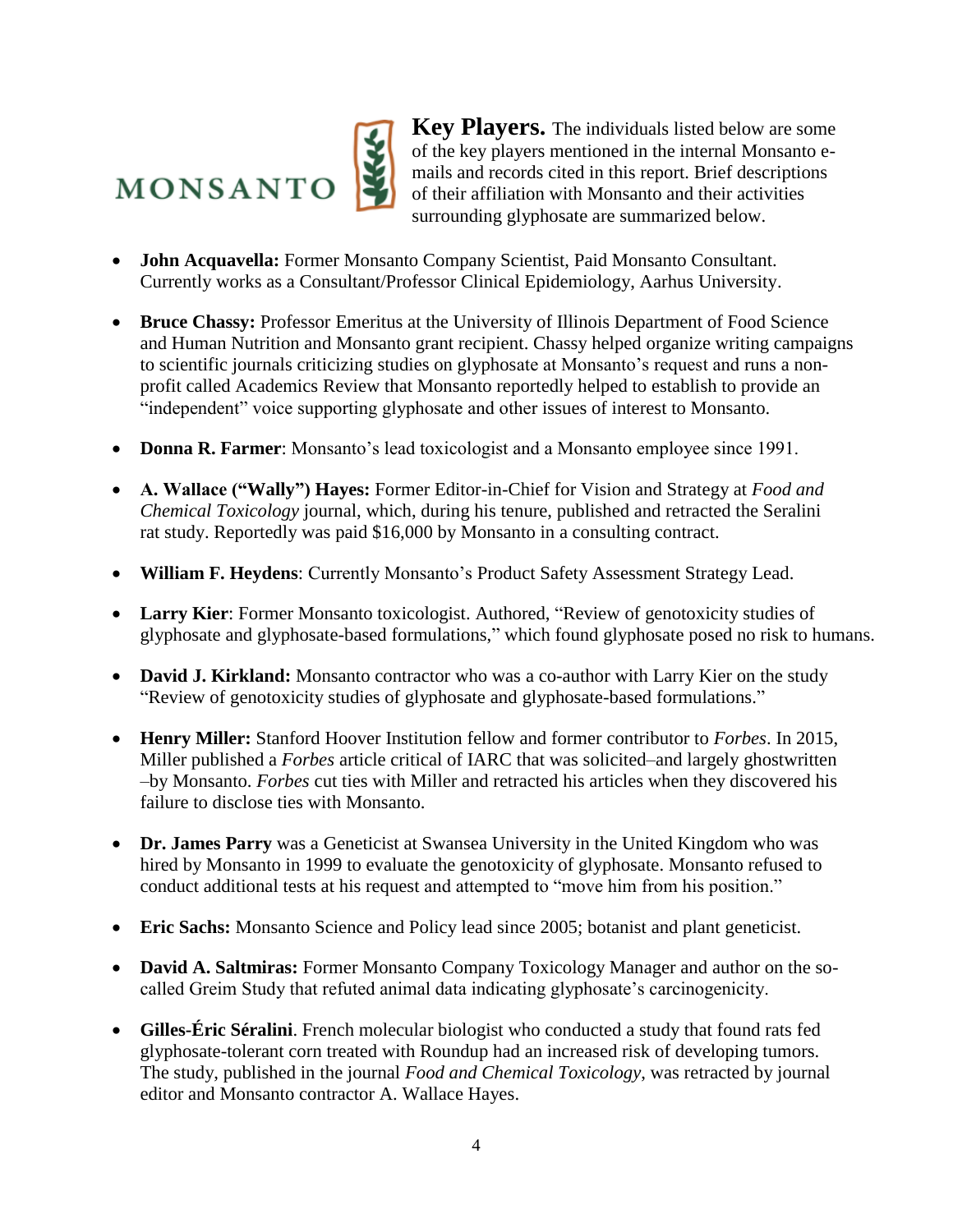**Monsanto's IARC Battle Plan.** Prior to IARC's March 2015 classification of glyphosate as a Group 2A agent that was "probably carcinogenic to humans," Monsanto knew that the existing scientific evidence regarding potential ill-health effects from exposure to glyphosate was not on their side, according to their own internal e-mails. In October 2014, Monsanto scientist William Heydens wrote in an e-mail with the Subject hearing "IARC Evaluation of Glyphosate," "[W]hile we have vulnerability in the area of epidemiology, we also have potential vulnerabilities in the other areas that IARC will consider, namely, exposure,

## **International Agency Research on Cancer**



genetox, and mode of action…"<sup>5</sup>

By February 2015, a battle plan to confront what they suspected would be bad news for glyphosate was already underway.<sup>6</sup> "We should assume and prepare for the outcome of a 2B rating (*possible* human carcinogen); a 2A rating (*probable* human carcinogen) is possible but less likely." Glyphosate received the 2A rating by IARC. According to several key records unsealed in the multi-district litigation

against Monsanto, including the company's "Preparedness and Engagement Plan for IARC Carcinogen Rating of Glyphosate," dated February 17, 2015, Monsanto was ready for a fullborne defense of glyphosate when IARC released its Monograph on glyphosate in March 2015.<sup>7</sup>

The Monsanto attack plan included efforts to "amplify" their message that glyphosate was safe pointing to industry-sponsored studies and industry-placed news stories. They sought to generate industry "outrage" over what they thought would be a 2B rating. They had plans to address these "new allegations" regarding the potential hazard of glyphosate and to "neutralize" the impact. They also sought to "amplify" the "positive" message about glyphosate's safety via social media platforms including Twitter and Facebook. They turned to industry trade groups, such as CropLife and industry front groups, such as Genetic Literacy Project and Academics Review as platforms of support for industry spokespersons. They also sought third-party experts to "blog, op/ed, tweet and/or link, repost, retweet, etc." They were planning an onslaught of actions to help undermine IARC and to embolden their justifications to dismiss IARC's scientific findings. They have carried out that battle plan in a consistent and very aggressive manner ever since.

Separately from Monsanto's attacks on IARC they have also tried to wield their influence at the Environmental Protection Agency (EPA) as well. In some instances, they have objected to key scientists sitting on EPA science panels reviewing glyphosate's safety. There have also been questions about other tactics. In May 2017 the EPA's Office of Inspector General opened "an investigation into reports that an EPA employee may have colluded with Monsanto to conduct a biased review of glyphosate," according to the IG's letter announcing the investigation.<sup>8</sup>

 $\overline{\phantom{a}}$ 

<sup>&</sup>lt;sup>5</sup> Email from William Heydens to Monsanto employees, Subject: "IARC Evaluation of Glyphosate," October 15, 2014, accessed here: [http://baumhedlundlaw.com/pdf/monsanto-documents/35-Monsanto-Admits-Company-Faces-](http://baumhedlundlaw.com/pdf/monsanto-documents/35-Monsanto-Admits-Company-Faces-Issues-in-Epidemiology-Exposure-Genotoxicity-and-Mode-of-Action.pdf)[Issues-in-Epidemiology-Exposure-Genotoxicity-and-Mode-of-Action.pdf](http://baumhedlundlaw.com/pdf/monsanto-documents/35-Monsanto-Admits-Company-Faces-Issues-in-Epidemiology-Exposure-Genotoxicity-and-Mode-of-Action.pdf)

<sup>6</sup> Monsanto internal document, "Glyphosate: IARC," (also referred to as the Monsanto IARC Battle Plan by the media) February 23, 2015, accessed here: [http://baumhedlundlaw.com/pdf/monsanto-documents/72-Document-](http://baumhedlundlaw.com/pdf/monsanto-documents/72-Document-Details-Monsantos-Goals-After-IARC-Report.pdf)[Details-Monsantos-Goals-After-IARC-Report.pdf](http://baumhedlundlaw.com/pdf/monsanto-documents/72-Document-Details-Monsantos-Goals-After-IARC-Report.pdf)

<sup>7</sup> [Ibid.](https://www.baumhedlundlaw.com/toxic-tort-law/monsanto-roundup-lawsuit/monsanto-secret-documents/)

 $8 \overline{\text{See}}$ : Tiffany Stecker, "Watchdog May Find EPA-Monsanto Links on Pesticides Routine," Bloomberg Energy & Environment Report, June 8, 2017, accessed here[: https://www.bna.com/watchdog-may-find-n73014453069/](https://www.bna.com/watchdog-may-find-n73014453069/)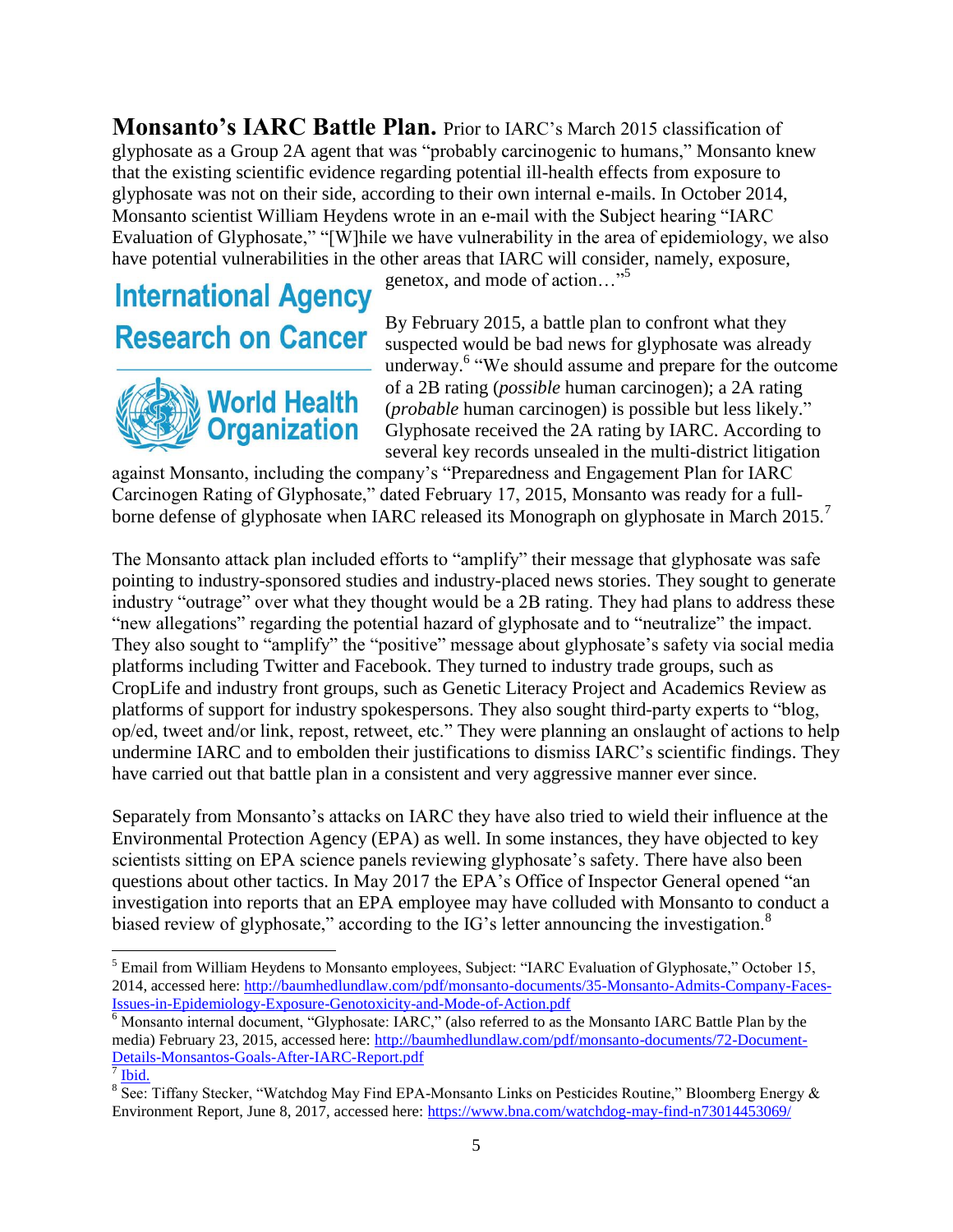**Ghostwriting.** Internal Monsanto e-mails show that Monsanto scientists "ghost wrote" scientific journal articles on glyphosate. It is clear from these e-mails, revealed in court documents, that ghostwriting articles on glyphosate was a concerted effort by the company. Monsanto scientists wanted to both steer the scientific studies away from identifying potential



 $\overline{\phantom{a}}$ 

adverse human health effects from exposure to glyphosate and they wanted other "independent" scientists listed on these studies to provide the aura of objectivity and independence.

Monsanto did this on several occasions. The internal e-mails show a clear and consistent attempt by some Monsanto scientists to obfuscate their roles in writing, directing and funding glyphosaterelated studies. Equally disturbing are examples where they attempted to bury scientific study results that *did* show potential adverse effects from glyphosate exposures. Many of these e-mails portray Monsanto scientists as less interested in discovering if glyphosate and Monsanto's herbicide

Roundup could have toxic effects and more interested in developing studies that showed no potential ill health effects and had the veneer of independence and objectivity. The e-mails and other records unsealed in the Monsanto court case regarding Roundup have begun to pull back the curtain on those claims and the company's extraordinary efforts to discredit the scientific conclusions made by IARC on glyphosate and to undermine the reputation of the science agency.

**Ghostwriting Greim.** In 2015, Monsanto anticipated, based on the scientific evidence that was publicly available, that IARC would classify glyphosate as either a Group 2B agent (*possibly* carcinogenic to humans) or Group 2A agent (*probably* carcinogenic to humans). In preparation, they sought to publish new papers countering the animal data used by IARC, which ultimately concluded in March 2015 that glyphosate was a Group 2A agent, "*probably* carcinogenic to humans." In an email between Monsanto scientists Bill Heydens and Donna Farmer, they discuss what became known as the "Greim paper" – a 2015 study published in *Critical Reviews in Toxicology* whose listed authors include Helmut Greim and David Saltmiras.<sup>9</sup> In the emails, they contemplate paying for a study to combat problematic findings, but determine a cheaper option would be to "ghost-write the Exposure Tox & Genetox sections… [and] add Greim and Kier or Kirkland to have their names on the publication, but we would be keeping the cost down by us doing the writing and they would just edit  $\&$  sign their names so to speak.<sup>"10</sup> The paper, published in March 2015 with Greim as the lead author, concluded: "After almost forty years of commercial use, and multiple regulatory approvals including toxicology evaluations, literature

<sup>9</sup> Greim H, Saltmiras D, Mostert V, Strupp C, "Evaluation of carcinogenic potential of the herbicide glyphosate, drawing on tumor incidence data from fourteen chronic/carcinogenicity rodent studies," *Critical Reviews in Toxicology*, March 2015, accessed here: [https://www.ncbi.nlm.nih.gov/pubmed/25716480.](https://www.ncbi.nlm.nih.gov/pubmed/25716480)

<sup>&</sup>lt;sup>10</sup> Email from William Heydens to Donna Farmer, cc David Saltmiras and other Monsanto employees, Subject: "RE: IARC Planning," February 19, 2015, accessed here: [https://www.baumhedlundlaw.com/pdf/monsanto](https://www.baumhedlundlaw.com/pdf/monsanto-documents/Email-Correspondence-Wherein-William-Heydens-Suggests-Experts-Could-Edit-and-Sign-Their-Names-to-Scientific-Paper.pdf)[documents/Email-Correspondence-Wherein-William-Heydens-Suggests-Experts-Could-Edit-and-Sign-Their-](https://www.baumhedlundlaw.com/pdf/monsanto-documents/Email-Correspondence-Wherein-William-Heydens-Suggests-Experts-Could-Edit-and-Sign-Their-Names-to-Scientific-Paper.pdf)[Names-to-Scientific-Paper.pdf.](https://www.baumhedlundlaw.com/pdf/monsanto-documents/Email-Correspondence-Wherein-William-Heydens-Suggests-Experts-Could-Edit-and-Sign-Their-Names-to-Scientific-Paper.pdf)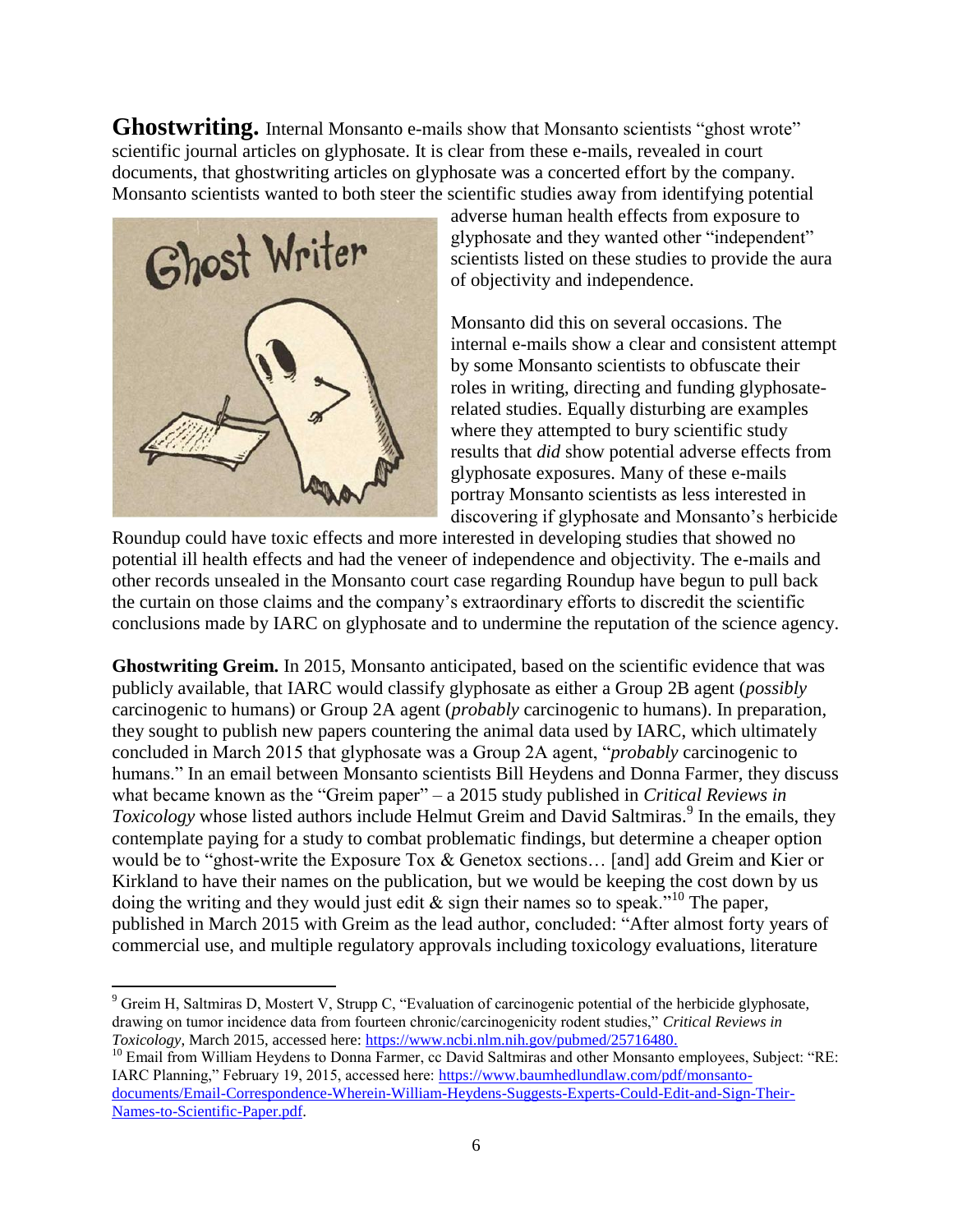reviews, and numerous human health risk assessments, the clear and consistent conclusions are that glyphosate is of low toxicological concern, and no concerns exist with respect to glyphosate use and cancer in humans." That conclusion dismissed or ignored multiple other

studies that have questioned glyphosate's safety.

Multiple internal Monsanto records show that whatever role Greim had in the study, Monsanto scientists were clear that they were in charge and conducted the bulk of the work on the paper. One internal Monsanto powerpoint slide says Monsanto could use Greim and one or two other external authors on the paper they envisioned but that the "Majority of writing can be done by Monsanto, keeping OS\$ down."<sup>11</sup> David Saltmiras, a Monsanto scientist who was a co-author with Greim on the paper, wrote a description of his work for Monsanto in August 2015 labelled "Glyphosate Activities." He wrote that he "ghost wrote cancer review paper Greim et al.  $(2015)$ ."<sup>12</sup>

l

E-mail from Monsanto's William Heydens to Donna Farmer and cc'd to David Saltmiras, et. al., February 19, 2015.

Subject: RE: IARC Planning

**"A LESS EXPENSIVE/MORE PALATABLE APPROACH MIGHT BE TO INVOLVE EXPERTS ONLY FOR THE AREAS OF CONTENTION, EPIDEMIOLOGY AND POSSIBLY MOA [MODE OF ACTION] (DEPENDING ON WHAT COMES OUT OF THE IARC MEETING), AND WE GHOST-WRITE THE EXPOSURE TOX & GENETOX SECTIONS. AN OPTION WOULD BE TO ADD GREIM AND KIER OR KIRKLAND TO HAVE THEIR NAMES ON THE PUBLICATION, BUT WE WOULD BE KEEPING THE COST DOWN BY US DOING THE WRITING AND THEY WOULD JUST EDIT & SIGN THEIR NAMES SO TO SPEAK. RECALL THAT IS HOW WE HANDLED WILLIAMS KROES & MUNRO, 2000."<sup>10</sup>**

<sup>&</sup>lt;sup>11</sup> Monsanto internal presentation, "Proposal for Post-IARC Meeting Scientific Projects DRAFT," May 11, 2015, accessed here: [https://www.baumhedlundlaw.com/pdf/monsanto-documents/Monsanto-Proposal-for%20Post-IARC-](https://www.baumhedlundlaw.com/pdf/monsanto-documents/Monsanto-Proposal-for%20Post-IARC-Meeting-Scientific-Projects.pdf)Meeting-Scientific-Projects.pdf.

<sup>&</sup>lt;sup>12</sup> David Saltmiras custodial document, "Glyphosate Activities," August 4, 2015, accessed here: [http://baumhedlundlaw.com/pdf/monsanto-documents/18-Monsanto-Scientist-Admits-to-Ghostwriting-Cancer-](http://baumhedlundlaw.com/pdf/monsanto-documents/18-Monsanto-Scientist-Admits-to-Ghostwriting-Cancer-Review-Paper.pdf)[Review-Paper.pdf.](http://baumhedlundlaw.com/pdf/monsanto-documents/18-Monsanto-Scientist-Admits-to-Ghostwriting-Cancer-Review-Paper.pdf)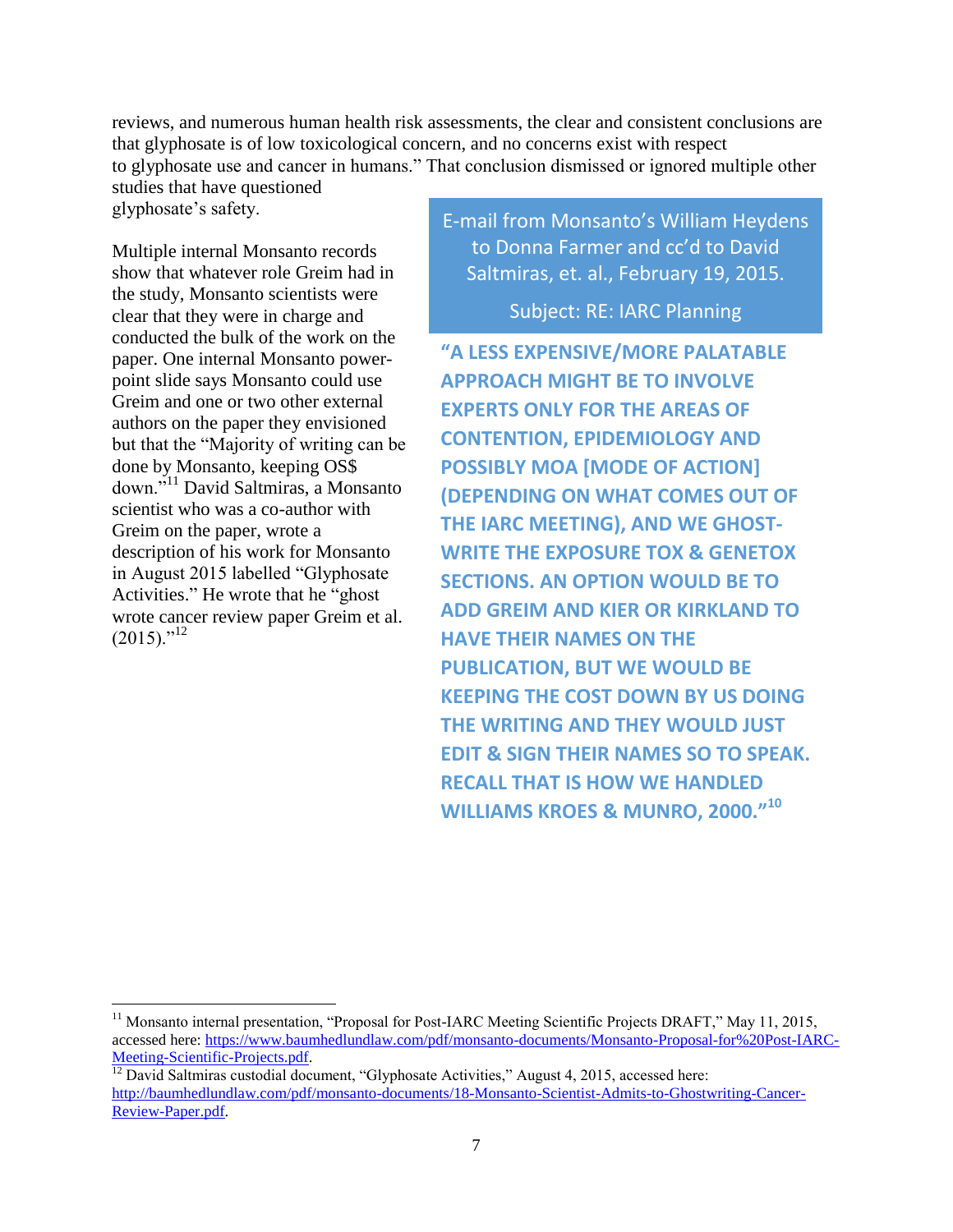The Greim paper became a focal point of Monsanto's objections to IARC, with the company claiming that if it had been considered, the classification of glyphosate would have been different. While the definition of ghostwriting often differs from this situation – typically meaning that the true author is unnamed – Monsanto itself referred to this process as "ghostwriting" multiple times. In addition, e-mails from Monsanto scientists show that this was not the first time they had "ghostwritten" a journal article on glyphosate. One e-mail says that Monsanto scientists had also ghostwritten an article and had the independent scientists simply edit and sign their names to the paper back in  $2000^{13}$ 

E-mail from John Acquavella (retired Monsanto scientist) to William Heydens (Monsanto scientist), November 3, 2015, 2:55 p.m.

Subject: Re: Glyphosate Expert Panel Poster at 2015 SRA Annual Meeting

### **"I DON'T THINK THAT WILL BE OKAY WITH MY PANELISTS. WE CALL THAT GHOST WRITING AND IT IS UNETHICAL."<sup>14</sup>**

 $\overline{\phantom{a}}$ 

E-mail from William Heydens (Monsanto scientist) to John Acquavella (retired Monsanto scientist), November 3, 2015, 1:49 p.m.

Subject: Re: Glyphosate Expert Panel Poster at 2015 SRA Annual Meeting

**"I THOUGHT WE DISCUSSED PREVIOUSLY THAT IT WAS DECIDED BY OUR MANAGEMENT THAT WE WOULD NOT BE ABLE TO USE YOU OR LARRY AS PANELISTS/AUTHORS BECAUSE OF YOUR PRIOR EMPLOYMENT AT MONSANTO…" <sup>14</sup>**

> **Too close for comfort.** On the other extreme, Monsanto, at times, has sought to have former Monsanto scientists distance themselves from Monsanto's scientific studies to maintain the charade of independence they have attempted to convey on Monsanto-directed research. In 2015, after the release of the IARC monograph on glyphosate, Monsanto put together a supposedly independent "expert panel review" to dispute the IARC classification. Their effort to bury Monsanto ties to the panel was complicated by a retired Monsanto

scientist who was now consulting for the company, John Acquavella. He objected to his name

<sup>&</sup>lt;sup>13</sup> Email from William Heydens to Donna Farmer, cc David Saltmiras and other Monsanto employees, Subject: "RE: IARC Planning," Feb. 19, 2015, accessed here: [https://www.baumhedlundlaw.com/pdf/monsanto-documents/Email-](https://www.baumhedlundlaw.com/pdf/monsanto-documents/Email-Correspondence-Wherein-William-Heydens-Suggests-Experts-Could-Edit-and-Sign-Their-Names-to-Scientific-Paper.pdf)[Correspondence-Wherein-William-Heydens-Suggests-Experts-Could-Edit-and-Sign-Their-Names-to-Scientific-](https://www.baumhedlundlaw.com/pdf/monsanto-documents/Email-Correspondence-Wherein-William-Heydens-Suggests-Experts-Could-Edit-and-Sign-Their-Names-to-Scientific-Paper.pdf)[Paper.pdf;](https://www.baumhedlundlaw.com/pdf/monsanto-documents/Email-Correspondence-Wherein-William-Heydens-Suggests-Experts-Could-Edit-and-Sign-Their-Names-to-Scientific-Paper.pdf)

*See:* Gary M.Williams, Robert Kroes and Ian C.Munro, "Safety Evaluation and Risk Assessment of the Herbicide Roundup and Its Active Ingredient, Glyphosate, for Humans," *Regulatory Toxicology and Pharmacology,*  Volume 31, Issue 2, April 2000, Accessed here:

[https://www.sciencedirect.com/science/article/pii/S0273230099913715?via%3Dihub;](https://www.sciencedirect.com/science/article/pii/S0273230099913715?via%3Dihub)

Despite the evidence in the Monsanto e-mails some of the independent scientists mentioned by Monsanto regarding the "ghost writing" of articles have said they would never do such a thing. See: Warren Cornwall, "Update: After quick review, medical school says no evidence Monsanto ghostwrote professor's paper," *Science Magazine*, March 23, 2017, accessed here: [http://www.sciencemag.org/news/2017/03/update-after-quick-review-medical-school-says](http://www.sciencemag.org/news/2017/03/update-after-quick-review-medical-school-says-no-evidence-monsanto-ghostwrote)[no-evidence-monsanto-ghostwrote.](http://www.sciencemag.org/news/2017/03/update-after-quick-review-medical-school-says-no-evidence-monsanto-ghostwrote)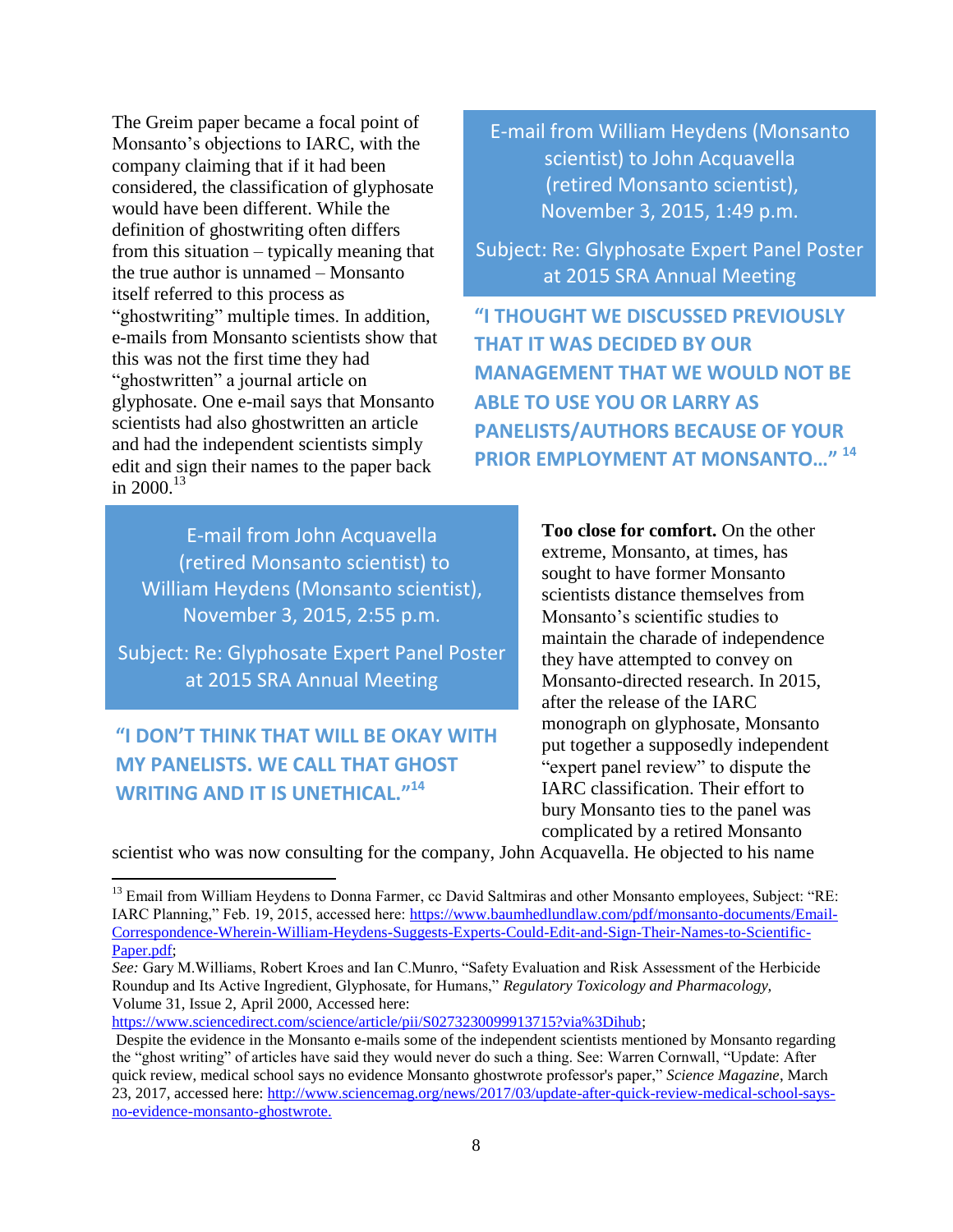being omitted from a poster listing the names of authors and experts on that panel. Heydens responded to his objection by explaining that management "would not be able to use your or Larry [Kier] as Panelists / authors because of your prior employment at Monsanto." Acquavella was blunt in his response, writing back, "I don't think that will be okay with my panelists. We call that ghost writing and it is unethical "<sup>14</sup> The next day Acquavella writes that he "can't be part of deceptive authorship on a presentation or publication" and he schools his former Monsanto co-

workers in the ethics of authorship by including excerpts of the International Committee of Medical Journal Editors (ICJME) recommendations regarding authorship.<sup>15</sup>

E-mail from John Acquavella (retired Monsanto scientist) to William Heydens (Monsanto scientist), and cc'd to Donna Farmer November 4, 2015,

Subject: Re: Glyphosate Expert Panel Poster at 2015 SRA Annual Meeting

**"YOU GUYS KNOW ME. I CAN'T BE A PART OF DECEPTIVE AUTHORSHIP ON A PRESENTATION OR PUBLICATION. PLEASE NOTE THE ICJME GUIDELINES BELOW THAT EVERYONE GOES BY TO DETERMINING WHAT IS HONEST/ETHICAL REGARDING AUTHORSHIP." <sup>14</sup>**

Two days later Monsanto's Heydens attempts to backtrack and set the record straight after a

E-mail from Erich Sachs to various other Monsanto employees, including Donna Farmer and David Saltmiras, February 24, 2015

Subject: Re: Opportunity: Glyphosate and IARC

**JOHN V AND I TALKED TO HENRY MILLER TODAY. HENRY AGREED TO AUTHOR AN ARTICLE ON FORBES.COM JOHN WILL WORK WITH A TEAM INTERNALLY TO PROVIDE A DRAFT AND HENRY WILL EDIT/ADD TO MAKE IT HIS OWN. THE ARTICLE CAN BE LIVE SAME DAY IT IS COMPLETED. 18**

phone call with Acquavella and Donna Farmer. He describes this whole episode as a "huge misunderstanding around authorship."<sup>16</sup>

Ultimately, a later email indicates that Monsanto listed Acquavella as an author. In fact, the abstract, *"Expert Panel Review of the Carcinogenic Potential of the Herbicide Glyphosate,"* as published in the Society for Risk Analysis' 2015 Annual Meeting also included Williams, Greim, Kier and Kirkland, who Monsanto

 $\overline{a}$ 

<sup>&</sup>lt;sup>14</sup> Emails between John Acquavella, William Heydens, and Donna Farmer, Subject: "John, Glyphosate Expert Panel Poster at 2015 SRA Annual Meeting,"Nov. 3 – 6, 2015, accessed here: [http://baumhedlundlaw.com/pdf/monsanto](http://baumhedlundlaw.com/pdf/monsanto-documents/6-Monsanto-Consultant-Protests-Ghostwriting.pdf)[documents/6-Monsanto-Consultant-Protests-Ghostwriting.pdf.](http://baumhedlundlaw.com/pdf/monsanto-documents/6-Monsanto-Consultant-Protests-Ghostwriting.pdf)

 $15$  Ibid.

 $16$  Ibid.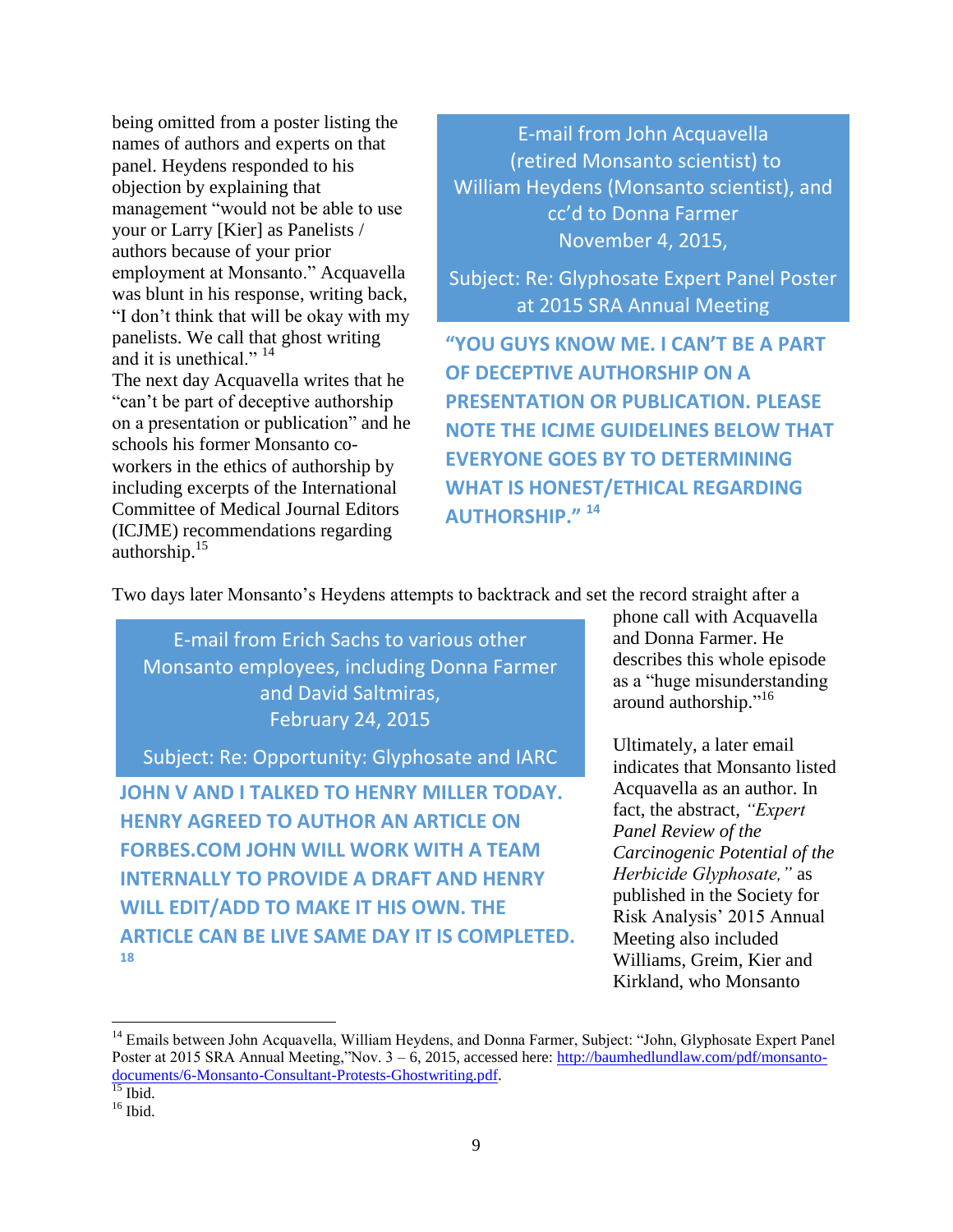scientists had named in internal e-mails as individuals they had or believed they could ghost write scientific studies on glyphosate for, although Monsanto scientists would do the bulk of the writing. $17$ 

#### **Hiring journalists to discredit IARC.**

In Monsanto's effort to discredit IARC, they sought to recruit writers to publish pieces echoing their criticisms of IARC's process. In February 2015, one month before IARC published their glyphosate monograph that found glyphosate to be a "probable human carcinogen," Monsanto scientist Eric Sachs reached out to Henry Miller, a *Forbes* contributor and a Medical Doctor and Fellow in Scientific Philosophy and Public Policy at Stanford University's Hoover Institute, a conservative think tank. Sachs prompted Miller on the desired content of the article, writing, "Ideally, your article would precede the IARC decision. Why not set the table with the weight of scientific evidence before IARC convenes? Then, regardless of what they do, your article will set the state for a science-based response."<sup>18</sup> Miller agreed – and, after a follow-up email, requested a "high quality draft" from Monsanto.<sup>19</sup> Officials at the company quickly got to work and provided Miller with a draft that was posted on the *Forbes* website largely unchanged. The article was published on March 17, 2015, with the title: "March Madness from the United Nations<sup>"20"</sup>

When this ghostwriting was discovered, Miller was fired by *Forbes.* In a statement to Retraction Watch, a *Forbes* representative said: "All contributors to *Forbes.com* sign a contract requiring them to disclose any potential conflicts of interest and only publish content that is their own original writing. When it came to our attention that Mr. Miller violated these terms, we removed all of his posts from *Forbes.com* and ended our relationship with him."<sup>21</sup>

 $\overline{\phantom{a}}$ <sup>17</sup>Society for Risk Analysis 2015 Annual Meeting Abstracts, Dec. 6-10, 2015, Arlington, Virginia, see page 136, Williams, GM, et. al., "Expert Panel Review of the Carcinogenic Potential of the Herbicide Glyphosate," accessed here:<http://www.sra.org/sites/default/files/pdf/events/Abstracts%202015.pdf>

<sup>&</sup>lt;sup>18</sup> Email from Eric Sachs to Henry Miller, Subject "Opportunity: Glyphosate and IARC," Feb. 23, 2015, accessed here: [http://baumhedlundlaw.com/pdf/monsanto-documents/21-Internal-Monsanto-Email-Detailing-Company-](http://baumhedlundlaw.com/pdf/monsanto-documents/21-Internal-Monsanto-Email-Detailing-Company-Effort-to-Preemptively-Criticize-IARC-Ahead-of-Glyphosate-Report.pdf)[Effort-to-Preemptively-Criticize-IARC-Ahead-of-Glyphosate-Report.pdf.](http://baumhedlundlaw.com/pdf/monsanto-documents/21-Internal-Monsanto-Email-Detailing-Company-Effort-to-Preemptively-Criticize-IARC-Ahead-of-Glyphosate-Report.pdf)

*Pull quote citation:* Email from Eric Sachs to Donna Farmer, David Saltmiras, and other Monsanto employees, Feb. 24, 2015, link above.

<sup>&</sup>lt;sup>19</sup> Email from Henry Miller to Eric Sachs, Subject: "Re: IARC Outcomes, Process, and Response," March 12, 2015, accessed here: [http://baumhedlundlaw.com/pdf/monsanto-documents/22-Internal-Email-Demonstrating-Monsanto-](http://baumhedlundlaw.com/pdf/monsanto-documents/22-Internal-Email-Demonstrating-Monsanto-Ghostwriting-Article-Criticizing-IARC-for-Press.pdf)[Ghostwriting-Article-Criticizing-IARC-for-Press.pdf.](http://baumhedlundlaw.com/pdf/monsanto-documents/22-Internal-Email-Demonstrating-Monsanto-Ghostwriting-Article-Criticizing-IARC-for-Press.pdf) 

<sup>&</sup>lt;sup>20</sup> Henry Miller, "March Madness from the United Nations," Forbes, March 17, 2015, accessed here: [https://web.archive.org/web/20170220012554/https:/www.forbes.com/sites/henrymiller/2015/03/20/march](https://web.archive.org/web/20170220012554/https:/www.forbes.com/sites/henrymiller/2015/03/20/march-madness-from-the-united-nations/#21e081ee2e9)[madness-from-the-united-nations/#21e081ee2e9.](https://web.archive.org/web/20170220012554/https:/www.forbes.com/sites/henrymiller/2015/03/20/march-madness-from-the-united-nations/#21e081ee2e9)

<sup>&</sup>lt;sup>21</sup> Andrew P. Han, "Unearthed emails: Monsanto connected to campaign to retract GMO paper," Aug. 10, 2017, Retraction Watch, accessed here: [http://retractionwatch.com/2017/08/10/unearthed-docs-monsanto-connected](http://retractionwatch.com/2017/08/10/unearthed-docs-monsanto-connected-campaign-retract-gmo-paper/)[campaign-retract-gmo-paper/](http://retractionwatch.com/2017/08/10/unearthed-docs-monsanto-connected-campaign-retract-gmo-paper/)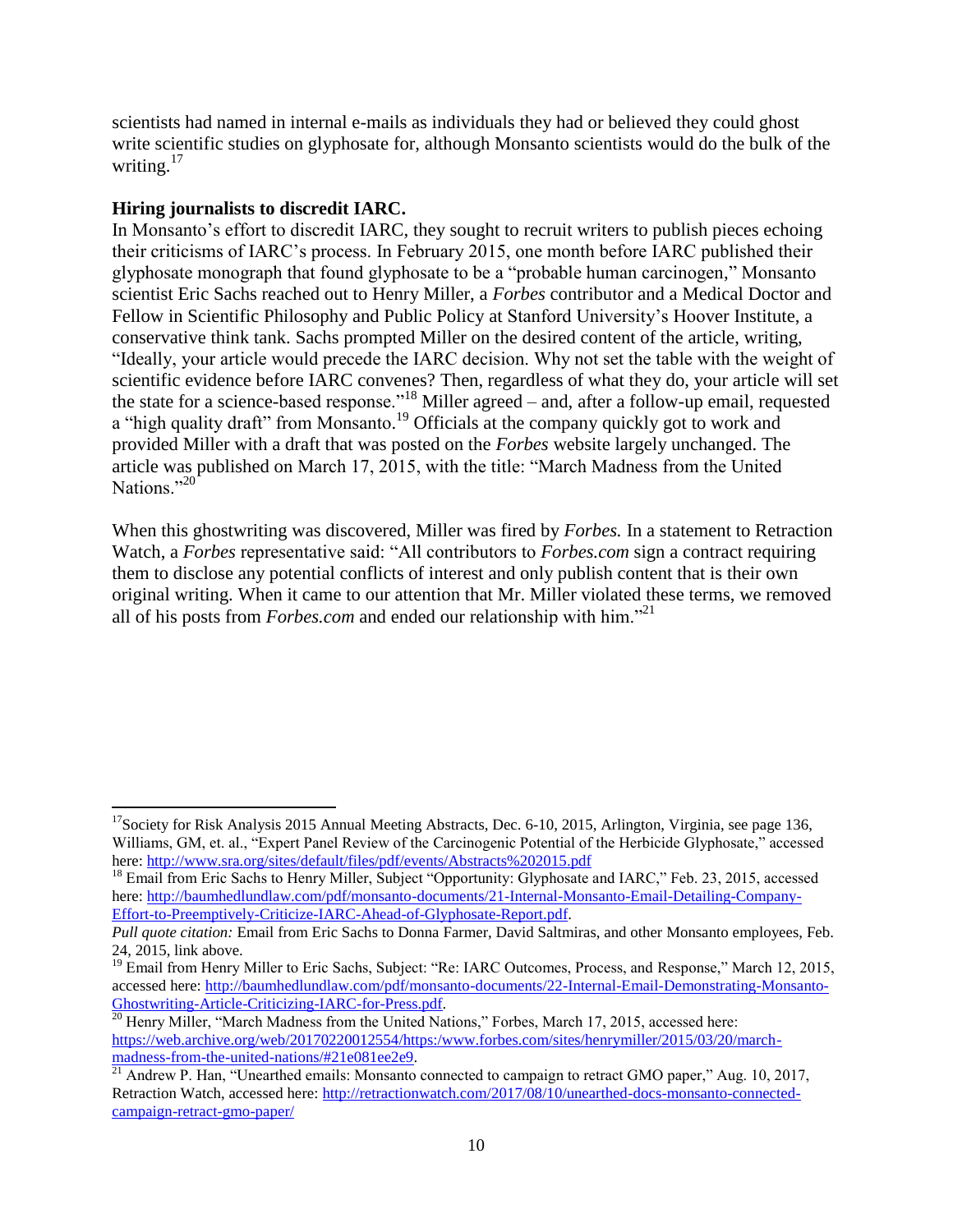**Orchestrate Outcry.** Henry Miller, whose clandestine ties to Monsanto got him removed as a contributor at *Forbes*, co-authored a piece on *Forbes.com* in September 2012 with Bruce Chassy, the former head of the Department of Food Science and Nutrition at the University of Illinois at Urbana-Champaign. Chassy too has opaque ties to Monsanto.<sup>22</sup> He received funds



This spelled trouble for Monsanto's Roundup Ready crops. Monsanto was tipped off about the publication of the Seralini paper by *FCT*'s Editor in Chief for Vision and Strategy, Wally Hayes. On September 26, 2012 Monsanto scientist David Saltmiras sent an e-mail to colleagues and wrote: "Wally Hayes (*FCT* Editor in Chief) called me this morning in response to my voice mail yesterday. He expressed concern that to date he has only received links to blogs, web postings, media releases, etc. and no formal letters to the Editor" regarding the Seralini article.<sup>26</sup> He needed more.

l

from Monsanto for research through the University of Illinois and he would later be recruited to defend Monsanto on the chemical industry website GMO Answers<sup>23</sup> and established a non-profit website called Academics Review with Monsanto's assistance.<sup>24</sup> The article Miller and Chassy wrote for *Forbes* critiqued a study of glyphosate by French microbiologist Gilles-Eric Seralini in the journal *Food and Chemical Toxicology (FCT)* that found that the glyphosate containing herbicide Roundup and genetically modified glyphosate-resistant corn caused tumors in rats.<sup>25</sup>

E-mail from Monsanto's Eric Sachs to David Saltmiras, William Heydens, et. al., September 26, 2012.

Subject: RE: Letters to the Editor?

**"I TALKED TO BRUCE CHASSY AND HE WILL SEND HIS LETTER TO WALLY HAYES DIRECTLY AND NOTIFY OTHER SCIENTISTS THAT HAVE SENT LETTERS TO DO THE SAME. HE UNDERSTANDS THE URGENCY."<sup>26</sup>**

 $22$  Tom Philpott, "These Emails Show Monsanto Leaning on Professors to Fight the GMO PR War," Mother Jones, Oct. 2, 2015, accessed here: [https://www.motherjones.com/food/2015/10/monsanto-professors-gmo-pr/.](https://www.motherjones.com/food/2015/10/monsanto-professors-gmo-pr/) <sup>23</sup> "A University of Illinois Professor Joins the Fight," Sept. 5, 2015, New York Times, accessed here:

<https://www.nytimes.com/interactive/2015/09/05/us/document-chassy.html> <sup>24</sup> Stacy Malkan, "Monsanto Fingerprints Found All Over Attack On Organic Food," Dec. 6, 2017, HuffPost,

accessed here: https://www.huffingtonpost.com/stacy-malkan/monsanto-fingerprints-fou b 10757524.html ; "Academics Review – About," accessed here:<http://academicsreview.org/about-academic-review/>

<sup>&</sup>lt;sup>25</sup> Gilles-Eric Seralini et al., "Long term toxicity of a Roundup herbicide and a Roundup-tolerant genetically modified maize," Food and Chemical Toxicology, Sept. 19, 2012, accessed here[: https://ac.els](https://ac.els-cdn.com/S0278691512005637/1-s2.0-S0278691512005637-main.pdf?_tid=58d0db10-0a9c-11e8-b8f6-00000aacb35f&acdnat=1517852905_42d9615555402636b3cd425628eb849f)[cdn.com/S0278691512005637/1-s2.0-S0278691512005637-main.pdf?\\_tid=58d0db10-0a9c-11e8-b8f6-](https://ac.els-cdn.com/S0278691512005637/1-s2.0-S0278691512005637-main.pdf?_tid=58d0db10-0a9c-11e8-b8f6-00000aacb35f&acdnat=1517852905_42d9615555402636b3cd425628eb849f) 00000aacb35f&acdnat=1517852905\_42d9615555402636b3cd425628eb849f.

<sup>&</sup>lt;sup>26</sup> Email from David Saltmiras to Eric Sachs, William Heydens, and other Monsanto employees, Subject: "Letters to the Editor?", Sept. 26, 2015, accessed here: [http://baumhedlundlaw.com/pdf/monsanto-documents/7-Monsanto-](http://baumhedlundlaw.com/pdf/monsanto-documents/7-Monsanto-Personnel-Discusses-Plan-Seeking-Retraction-of-Serlani-Glyphosate-Study.pdf)[Personnel-Discusses-Plan-Seeking-Retraction-of-Serlani-Glyphosate-Study.pdf.](http://baumhedlundlaw.com/pdf/monsanto-documents/7-Monsanto-Personnel-Discusses-Plan-Seeking-Retraction-of-Serlani-Glyphosate-Study.pdf)

*Pull quote citation:* Email from Eric Sachs to Monsanto employees, Sept. 26, 2012, link above.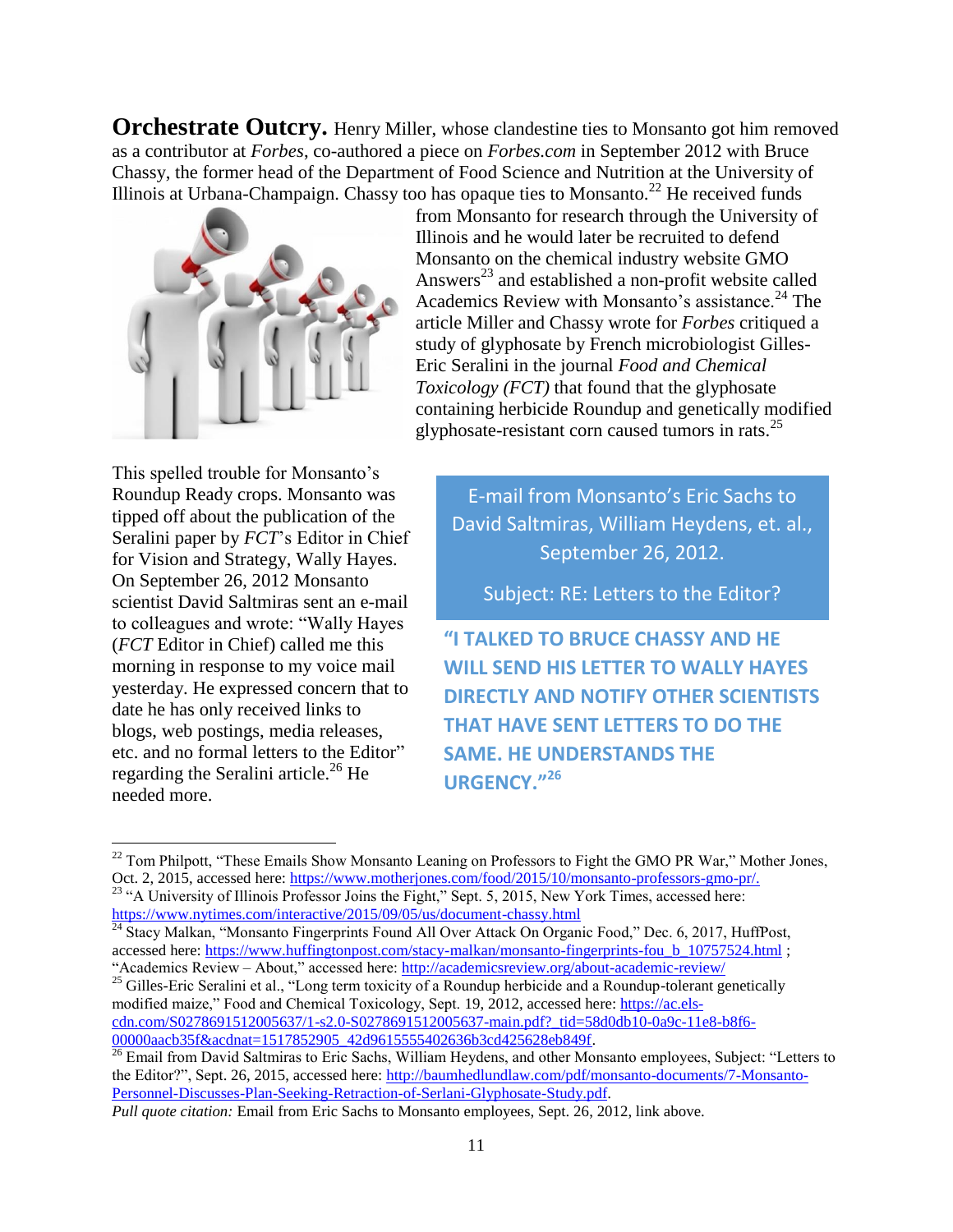Internal Monsanto records show that Monsanto started aggressively attempting to attack the Seralini paper through third-parties. Monsanto began working their network of scientists.

Monsanto's Daniel Goldstein to Monsanto scientist Eric Sachs, September 28, 2012

Subject: RE: Slides – Seralini Publication

**"I WAS UNCOMFORTABLE EVEN LETTING SHAREHOLDERS KNOW WE ARE AWARE OF THIS LTE…. IT IMPLIES WE HAD SOMETHING TO DO WITH IT-OTHERWISE HOW DO WE HAVE KNOWLEDGE OF IT? ….**

### **WE ARE BEING ASKED TO KEEP INTERNAL CORRESPONDENCE DOWN ON THIS SUBJECT."<sup>28</sup>**

Monsanto scientists were encouraging and soliciting third parties to criticize the Seralini paper and call out flaws in hopes of putting enough pressure on the *FCT* journal to retract the study. One of the people they turned to was Bruce Chassy who wrote to Hayes complaining about the Seralini paper. But some Monsanto scientists worried because they did not want their fingerprints on any public campaign to retract the paper. "We should not provide ammunition for Seralini, GM critics and the media to charge that Monsanto used its might to

get this paper retracted," wrote Monsanto scientist Eric Sachs.<sup>27</sup> Others agreed, including Monsanto's Daniel Goldstein, who wrote: "We are being asked to keep internal correspondence down on this subject."<sup>28</sup>

While Monsanto's quiet third-party efforts seemed to help, there was something else working in Monsanto's favor. Wally Hayes, the *FCT* editor who was also a professor at the Harvard School of Public Health had apparently signed a consulting agreement on August 21, 2012, with Monsanto just before the Seralini paper dispute heated up. A letter dated September 7, 2012 from Monsanto to Hayes, just three weeks before Hayes and Saltmiras began talking about the Seralini paper, was identified as an "Authorization Letter" to the August 21, 2012 Consulting Agreement. The letter said that Hayes' services in setting up a Latin America South Toxicology Expert Panel, slated to begin on September 7, 2012, would pay him \$400 an hour, not to exceed \$3,200 per day, for a total of \$16,000. David Saltmiras was listed as Monsanto's representative for the project.<sup>29</sup>

The Seralini paper was officially retracted by Hayes and *FCT* in 2013.<sup>30</sup> Hayes told the *New York Times* that he had not been under contract with Monsanto at the time of the retraction and was paid by the company only after he left the journal. "Monsanto played no role whatsoever in

 $\overline{\phantom{a}}$  $27$  Ibid.

<sup>&</sup>lt;sup>28</sup> Email from Daniel Goldstein to Eric Sachs and Yong Gao, Subject: "RE: Slides- Seralini Publication," Sept. 28, 2012, accessed here: [http://baumhedlundlaw.com/pdf/monsanto-documents/14-Monsanto-Emails-Confirming-](http://baumhedlundlaw.com/pdf/monsanto-documents/14-Monsanto-Emails-Confirming-Undisclosed-Involvement-in-Successful-Retraction-of-Serlani-Study.pdf)[Undisclosed-Involvement-in-Successful-Retraction-of-Serlani-Study.pdf](http://baumhedlundlaw.com/pdf/monsanto-documents/14-Monsanto-Emails-Confirming-Undisclosed-Involvement-in-Successful-Retraction-of-Serlani-Study.pdf)

 $29$  "Authorization Letter to Consulting Agreement dated August 21, 2012, between Prof. A. Wallace Hayes and Monsanto Company," Aug. 21, 2012, accessed here: [http://baumhedlundlaw.com/pdf/monsanto-documents/10-](http://baumhedlundlaw.com/pdf/monsanto-documents/10-Monsanto-Consulting-Agreement-with-Food-and-Chemical-Toxicology-Editor.pdf) [Monsanto-Consulting-Agreement-with-Food-and-Chemical-Toxicology-Editor.pdf.](http://baumhedlundlaw.com/pdf/monsanto-documents/10-Monsanto-Consulting-Agreement-with-Food-and-Chemical-Toxicology-Editor.pdf)

<sup>&</sup>lt;sup>30</sup>Andrew Pollack, "Paper Tying Rat Cancer to Herbicide Is Retracted," New York Times, Nov. 28, 2013, accessed here: [http://www.nytimes.com/2013/11/29/health/paper-tying-rat-cancer-to-herbicide-is-retracted.html.](http://www.nytimes.com/2013/11/29/health/paper-tying-rat-cancer-to-herbicide-is-retracted.html)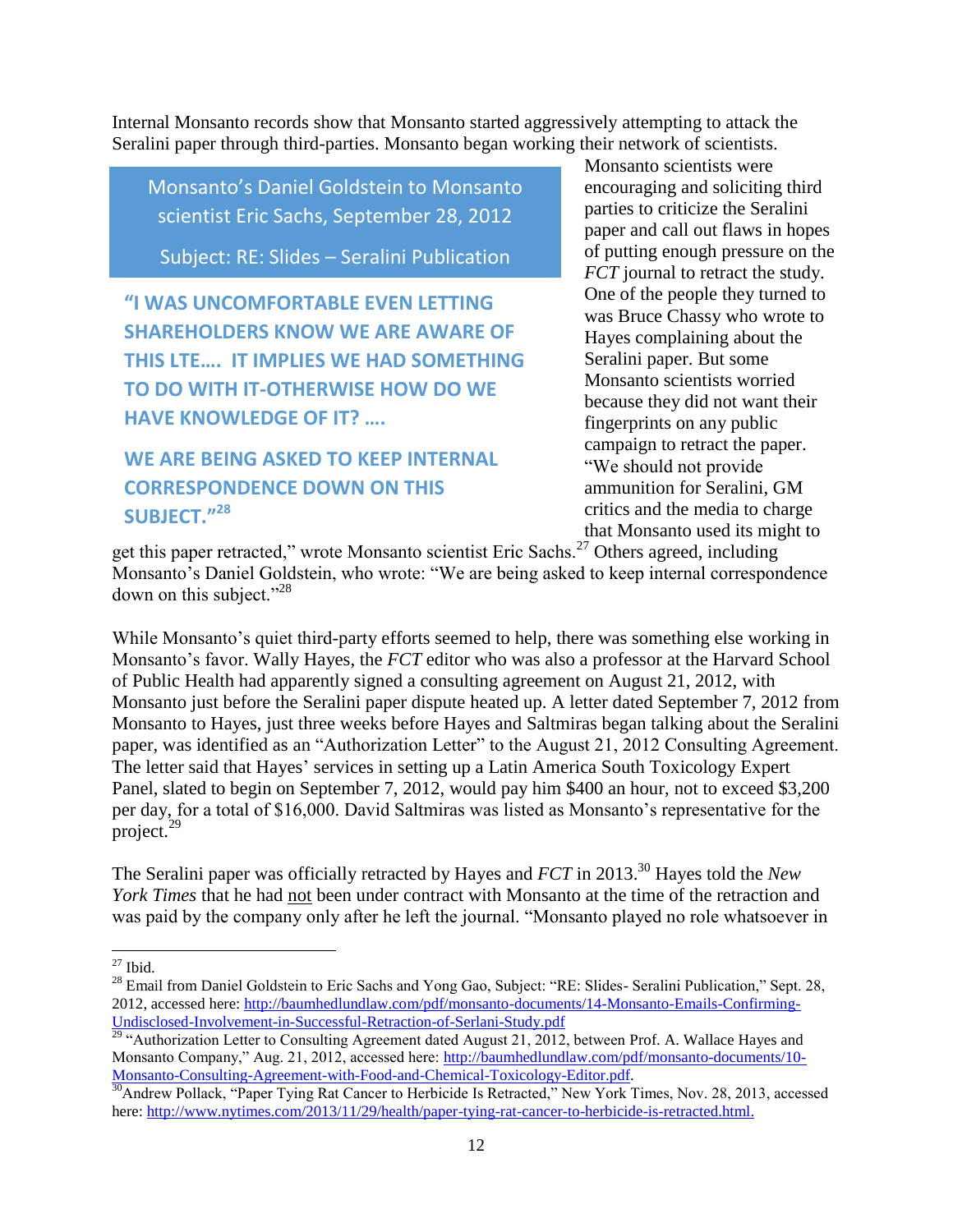the decision that was made to retract," he told the newspaper. "It was based on input that I got from some very well-respected people, and also my own evaluation," he said. $31$ 

Meanwhile, Monsanto's Saltimiras's own "business performance" plan for FY2013 touts his own success in these efforts. "Successfully facilitate numerous third party expert letters to the editor which were subsequently published, reflecting the numerous significant deficiencies, poor study design, biased reporting and selective statistics employed by Seralini," Saltmiras wrote in his review.<sup>32</sup> The website Retraction Watch noted however, "An FCT investigation found no evidence of fraud, misconduct, or gross error, [in the Seralini paper], which are required by Committee on Publication Ethics (COPE) guidelines for retraction; however, FCT cited COPE guidelines in their [retraction notice](http://www.sciencedirect.com/science/article/pii/S0278691512005637) anyway."<sup>33</sup>

 $\overline{\phantom{a}}$ 

<sup>&</sup>lt;sup>31</sup>Danny Hakim, "Monsanto Emails Raise Issue of Influencing Research on Roundup Weed Killer," New York Times, Aug 1, 2017, accessed here: [https://www.nytimes.com/2017/08/01/business/monsantos-sway-over-research](https://www.nytimes.com/2017/08/01/business/monsantos-sway-over-research-is-seen-in-disclosed-emails.html)[is-seen-in-disclosed-emails.html.](https://www.nytimes.com/2017/08/01/business/monsantos-sway-over-research-is-seen-in-disclosed-emails.html)

 $32$  Internal Monsanto document by David Saltmiras, "FY2013," Aug. 20, 2013, accessed here: [http://baumhedlundlaw.com/pdf/monsanto-documents/8-Monsanto-Scientist-Admits-to-Leveraging-Relationship](http://baumhedlundlaw.com/pdf/monsanto-documents/8-Monsanto-Scientist-Admits-to-Leveraging-Relationship-with-Food-and-Chemical-Toxicology-Journal.pdf)[with-Food-and-Chemical-Toxicology-Journal.pdf.](http://baumhedlundlaw.com/pdf/monsanto-documents/8-Monsanto-Scientist-Admits-to-Leveraging-Relationship-with-Food-and-Chemical-Toxicology-Journal.pdf)

<sup>&</sup>lt;sup>33</sup>Andrew P. Han, "Unearthed emails: Monsanto connected to campaign to retract GMO paper," Retraction Watch, Aug 10, 2017, accessed here" [http://retractionwatch.com/2017/08/10/unearthed-docs-monsanto-connected](http://retractionwatch.com/2017/08/10/unearthed-docs-monsanto-connected-campaign-retract-gmo-paper/)[campaign-retract-gmo-paper/.](http://retractionwatch.com/2017/08/10/unearthed-docs-monsanto-connected-campaign-retract-gmo-paper/)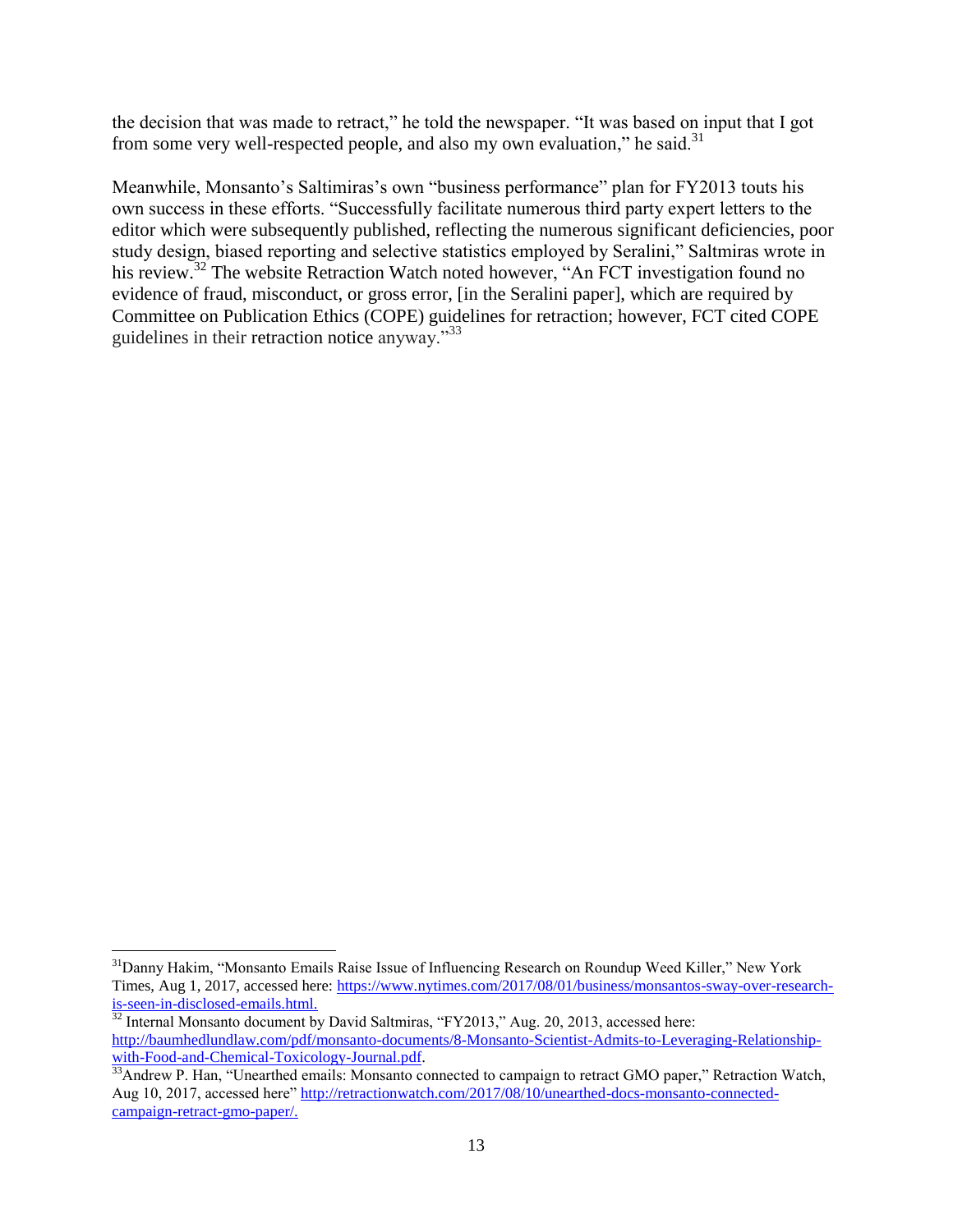**Establish Front Groups.** Media reports have pointed to several seemingly independent non-profit groups as having close ties to Monsanto. Some were reportedly established with assistance from Monsanto in order to serve as a platform to confront scientific findings revealing



potential health hazards from glyphosate while concealing Monsanto's direct involvement. This confront-and-conceal approach is nothing new. These tactics have been used by the tobacco industry, energy sector and chemical companies. They often have innocuous-sounding names – for instance, the Campaign for Accuracy in Public Health Research (CAPHR), which is run by the American Chemistry Council (ACC). In this case, the ACC has not attempted to hide their ties with CAPHR and even announced its launch in January 2017. The organization's primary target is  $IARC<sup>34</sup>$  The group's initial press release said: "In particular, CAPHR will seek reform of the International Agency for Research on Cancer's (IARC) Monographs Program, which evaluates the carcinogenic hazard of substances and behaviors." 35

Other front groups are more secretive. Academics Review was co-founded by Bruce Chassy. The site was founded in January 2010 to "ensure that sound science is widely and easily available." It describes itself as "an association of academic professors, researchers, teachers and credentialed authors from around the world" who "stand against falsehoods, half-baked assertions and theories or claims not subjected to this kind of rigorous review."36 What it does not reveal are the close ties between Chassy and Monsanto. But one e-mail exchange between Monsanto's Eric Sachs and Chassy shows Monsanto was interested in using the site to its advantage as long as it was able to hide its involvement. "The key will be keeping Monsanto in the

l

E-mail from Monsanto's Eric Sachs to Bruce Chassy, co-founder of Academics Review.

November 30, 2010

**"YOU AND I NEED TO TALK MORE ABOUT THE "ACADEMICS REVIEW" SITE AND CONCEPT. I BELIEVE THAT THERE IS A PATH TO A PROCESS THAT WOULD BETTER RESPOND TO SCIENTIFIC CONCERNS AND ALLEGATIONS. … FROM MY PERSPECTIVE THE PROBLEM IS ONE OF EXPERT ENGAGEMENT AND THAT COULD BE SOLVED BY PAYING EXPERTS TO PROVIDE RESPONSES. … THE KEY WILL BE KEEPING MONSANTO IN THE BACKGROUND SO AS NOT TO HARM THE CREDIBILITY OF THE INFORMATION." <sup>37</sup>**

<sup>&</sup>lt;sup>34</sup> Campaign for Accuracy in Public Health Research, "IARC," accessed here: [http://campaignforaccuracyinpublichealthresearch.com/iarc/.](http://campaignforaccuracyinpublichealthresearch.com/iarc/)

<sup>&</sup>lt;sup>35</sup> American Chemistry Council, "ACC Launches Campaign to Promote Credibility in Public Health Research," Jan. 25, 2017, accessed here: [https://www.americanchemistry.com/Media/PressReleasesTranscripts/ACC-news](https://www.americanchemistry.com/Media/PressReleasesTranscripts/ACC-news-releases/ACC-Launches-Campaign-to-Promote-Credibility-in-Public-Health-Research.html)[releases/ACC-Launches-Campaign-to-Promote-Credibility-in-Public-Health-Research.html.](https://www.americanchemistry.com/Media/PressReleasesTranscripts/ACC-news-releases/ACC-Launches-Campaign-to-Promote-Credibility-in-Public-Health-Research.html)

<sup>&</sup>lt;sup>36</sup> Academics Review, "Purpose," accessed here: [http://academicsreview.org/about-academic-review/purpose/.](http://academicsreview.org/about-academic-review/purpose/)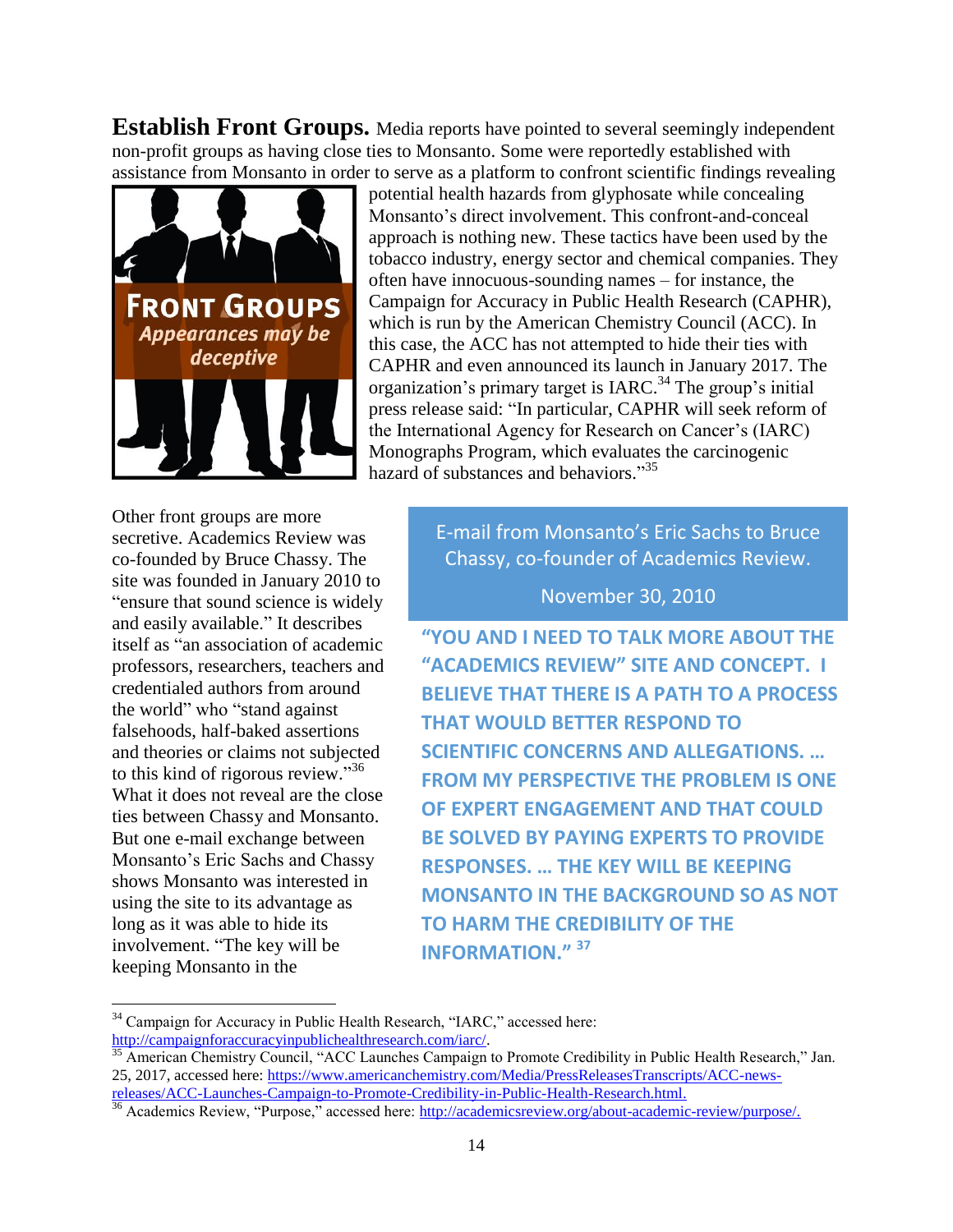background so as not to harm the credibility of the information," wrote Sachs. $37$ 

**Silence Scientists.** Monsanto and other large corporate interests use multiple tactics in their attempts to delay regulations, deter the publication of scientific findings that endanger their corporate profits, and degrade scientific institutions, such as IARC, that are independent and a



threat to an industry's influence and a challenge to their disinformation campaigns. Sometimes they also attack specific scientists who are independent and pose a potential threat to their objectives and activities as a result of their scientific studies, interests or integrity.

**Dr. Peter Infante,** a renowned and highly respected epidemiologist, has been the victim of industry attacks for four decades due to his solid scientific findings on the cancer-causing properties of chemicals such as formaldehyde

and benzene and arsenic. In the early 1980s, when he was a senior official at the Occupational Safety and Health Administration (OSHA) the House Science Committee held a hearing on the "Proposed firing of Dr. Peter Infante by OSHA" due to pressure on OSHA from the Formaldehyde Institute.<sup>38</sup> The oversight hearing was led by then Representative Al Gore, and OSHA eventually backed down from its attempt to fire Dr. Infante. More recently it has been the glyphosate industry led by CropLife America, the national trade association that represents the manufacturers, formulators and distributors of pesticides, that has gone after Dr. Infante.

In 2016, Dr. Infante was selected as a Member of the Environmental Protection Agency's Federal Insecticide, Fungicide, and Rodenticide Act (FIFRA) Scientific Advisory Panel (SAP) on the Evaluation of the Human Carcinogenic Potential of Glyphosate. In October 2016, CropLife sent a letter to the EPA citing concerns about the SAP,<sup>39</sup> specifically citing Dr. Infante's participation. The CropLife letter stated that Dr. Infante had biases against industry and should therefore be removed from the Panel. Dr. Infante sent a rebuttal letter<sup>40</sup> to the EPA as did the Center for Food Safety defending Dr. Infante.<sup>41</sup> However, prior to the December 2016 meeting of the SAP**,** EPA officials removed Dr. Infante from the SAP on glyphosate without

 $\overline{a}$  $37$  Email from Eric Sachs to Bruce Chassy, Subject: "Questions," Nov. 30, 2010, accessed here: [https://www.usrtk.org/wp-content/uploads/2016/01/Sachs-AR.pdf.](https://www.usrtk.org/wp-content/uploads/2016/01/Sachs-AR.pdf)

<sup>&</sup>lt;sup>38</sup> "Proposed Firing of Dr. Peter Infante by OSHA: A Case Study in Science and Regulation," Subcommittee on Investigations and Oversight of the Committee on Science and Technology, U.S. House of Representatives, July 16, 1981, accessed here: [https://babel.hathitrust.org/cgi/pt?id=mdp.39015082337588;view=1up;seq=8.](https://babel.hathitrust.org/cgi/pt?id=mdp.39015082337588;view=1up;seq=8)

<sup>&</sup>lt;sup>39</sup> Letter from CropLife to EPA, Oct. 12, 2016, accessed here: [http://191hmt1pr08amfq62276etw2.wpengine.netdna](http://191hmt1pr08amfq62276etw2.wpengine.netdna-cdn.com/wp-content/uploads/2016/01/CLA-Comments-on-SAP-Disqualification-10-12-16.pdf)[cdn.com/wp-content/uploads/2016/01/CLA-Comments-on-SAP-Disqualification-10-12-16.pdf.](http://191hmt1pr08amfq62276etw2.wpengine.netdna-cdn.com/wp-content/uploads/2016/01/CLA-Comments-on-SAP-Disqualification-10-12-16.pdf)

<sup>40&</sup>lt;sup>404</sup>Comment submitted by Peter F. Infante, Consultant, Peter F. Infante Consulting, LLC," Regulations.gov, Oct. 21, 2016, accessed here: [https://www.regulations.gov/document?D=EPA-HQ-OPP-2016-0385-0439.](https://www.regulations.gov/document?D=EPA-HQ-OPP-2016-0385-0439)

<sup>&</sup>lt;sup>41</sup> Comment submitted by Center for Food Safety to EPA, "RE: Scientific Advisory Panel meeting on glyphosate's carcinogenic potential," Dec. 12, 2016, accessed here: [http://www.centerforfoodsafety.org/files/glyphosate-sap](http://www.centerforfoodsafety.org/files/glyphosate-sap-infante-letter--cfs-12-12-16_02026.pdf)[infante-letter--cfs-12-12-16\\_02026.pdf.](http://www.centerforfoodsafety.org/files/glyphosate-sap-infante-letter--cfs-12-12-16_02026.pdf)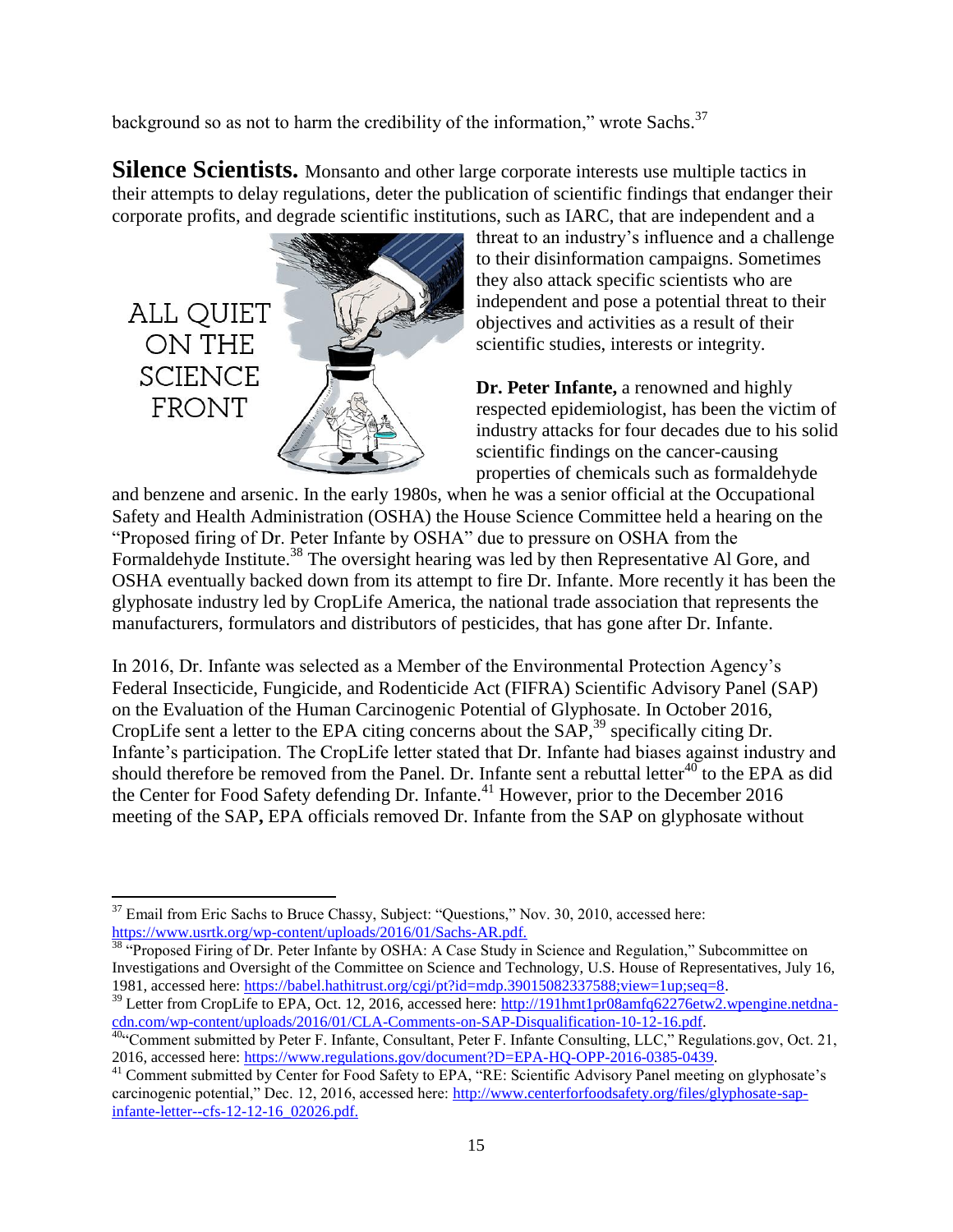explanation.<sup>42</sup> This sort of industry influence has accelerated at Scott Pruitt's EPA, where he has intentionally removed independent scientists from the Agency's science advisory boards and stated that he wants them replaced with more scientists from regulated industries.

E-mail from Monsanto's Donna Farmer, April 17, 1999 (recipients unknown)

Subject: Meeting Minutes

**"DR. PARRY CONCLUDED ON HIS EVALUATION OF THE FOUR ARTICLES THAT GLYPHOSATE IS CAPABLE OF PRODUCING GENOTOXICITY BOTH IN VIVO AND IN VITRO… IN ORDER TO MOVE DR. PARRY FROM HIS POSITION WE WILL NEED TO PROVIDE HIM WITH THE ADDITIONAL INFORMATION AS WELL AS ASKING HIM TO CRITICALLY EVALUATE THE QUALITY OF ALL THE DATA INCLUDING THE OPEN LITERATURE STUDIES. … MARK WILL ALSO EXPLORE HIS INTEREST (IF WE CAN TURN HIS OPINION AROUND) IN BEING A SPOKESPERSON FOR US FOR THESE TYPE OF ISSUES." <sup>43</sup>**

**Dr. James Parry.** It is important to understand that Monsanto's aggressive tactics regarding its efforts to defend glyphosate and its highly successful product Roundup have been going on for decades. Like so many chemical-based products, however, as scientific evidence of potential worry accumulate, the potential threat to the commercial viability and sustainability of the product can grow. It is clear from the substantive documents that have come to light recently that Monsanto has been fending off those sorts of threats for many years.

In the past, Monsanto has even sought to silence their own scientists, when they discovered evidence of potential adverse human health effects from exposures to glyphosate. Back in 1999, Monsanto's contracted scientist, Dr. James Parry, a geneticist at Swansea University in the United Kingdom, was one of them. Monsanto hired Parry to evaluate the genotoxicity of glyphosate, and, to their disappointment, Parry concluded that "glyphosate is capable of producing genotoxicity both in vivo and in vitro by a

mechanism based upon the production of oxidative damage."<sup>43</sup> Disturbingly, internal Monsanto e-mails show that Monsanto scientists contemplated ways to "move Dr. Parry from his position"<sup>44</sup> regarding the toxicity of glyphosate. Parry also signed a secrecy agreement with Monsanto in April 1999. The contents of the agreement are not known, but it does not appear that Dr. Parry ever published his findings regarding glyphosate's genotoxicity.

 $\overline{\phantom{a}}$ 

<sup>&</sup>lt;sup>42</sup> "Panel Member Roster, Federal Insecticide, Fungicide, and Rodenticide Act Scientific Advisory Panel, Open Meeting, December 13-16, 2016," Regulations.gov, Nov. 28, 2016, accessed here: [https://www.regulations.gov/document?D=EPA-HQ-OPP-2016-0385-0454.](https://www.regulations.gov/document?D=EPA-HQ-OPP-2016-0385-0454)

<sup>&</sup>lt;sup>43</sup> Email from Donna Farmer to unknown recipients, Subject: "Meeting Minutes 2/25," April 17, 1999, accessed here: [http://baumhedlundlaw.com/pdf/monsanto-documents/38-Email-Shows-Former-Monsanto-Expert-Confirmed-](http://baumhedlundlaw.com/pdf/monsanto-documents/38-Email-Shows-Former-Monsanto-Expert-Confirmed-Biological-Plausibility-of-Glyphosate-as-Carcinogen.pdf)[Biological-Plausibility-of-Glyphosate-as-Carcinogen.pdf.](http://baumhedlundlaw.com/pdf/monsanto-documents/38-Email-Shows-Former-Monsanto-Expert-Confirmed-Biological-Plausibility-of-Glyphosate-as-Carcinogen.pdf)

 $44$  Ibid.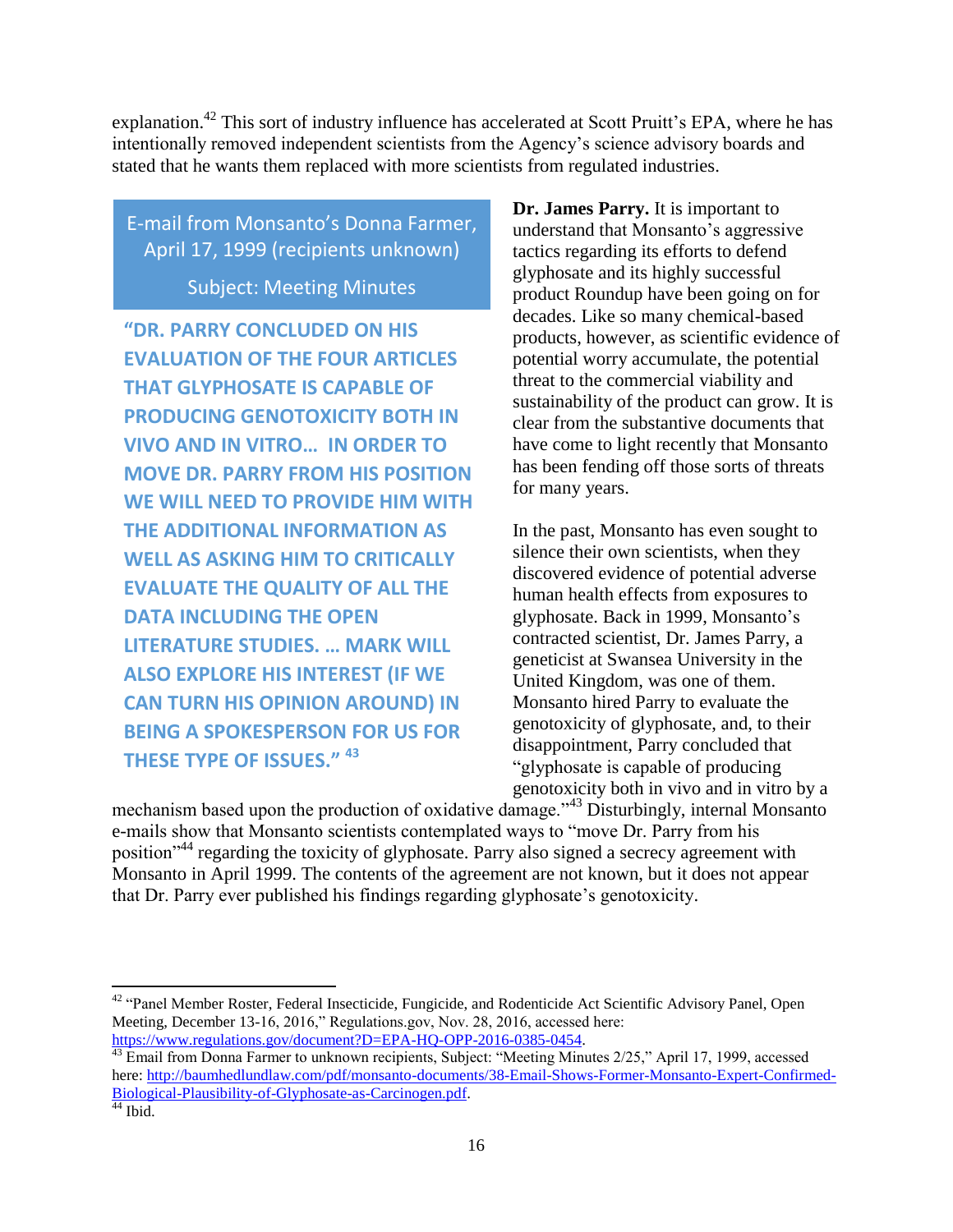As part of Parry's review, he suggested additional studies into the genotoxicity of glyphosate. Monsanto was opposed to funding these additional studies, however, and Bill Heydens expressed his disappointment in the Parry review in an email to colleagues and expressed the importance of finding a pro-glyphosate advocate. This was important, he wrote, because Monsanto was "currently very vulnerable in this area" regarding the genotoxicity of glyphosate. "We want to find/develop someone who is

l

E-mail from Monsanto's William Heydens to Erik Jacobs, et. al., April 10, 2001

Subject: RE: Propachlor sample request

**"DATA GENERATED BY ACADEMICS HAS ALWAYS BEEN A MAJOR CONCERN FOR US IN THE DEFENSE OF OUR PRODUCTS. … CONSIDER THE RAMIFICATIONS OF A POSITIVE RESPONSE ON EUROPEAN AND US REGISTRATIONS." <sup>46</sup>**

comfortable with the genetox profile of glyphosate/Roundup and who can be influential with regulators and scientific outreach operations when genetox issues arise," added Heydens.<sup>45</sup>

In 2001, Parry reached out to Monsanto again to obtain a sample of another herbicide, Propachlor, so he could conduct studies on it. Monsanto employees disagreed on how to handle this request. Mark Martens supported providing the samples, so as to "keep prof Parry happy which will make him a good proponent of glyphosate." Bill Heydens, however, had concerns. "Data generated by academics has always been a major concern for us in the defense of our products," he wrote.<sup>46</sup>

**Conclusion.** The incidents and tactics outlined in this report are, unfortunately, not surprising when it comes to the chemical industry. These same tactics were employed by the chemical industry with regards to lead and a host of other chemicals. They also mimic the tobacco industry's efforts to muddy the science surrounding the health effects of smoking. These efforts have been thoroughly documented, perhaps most notably in David Michaels book, "Doubt is Their Product: How Industry's Assault on Science Threatens Your Health," and in "Merchants of Doubt," by Naomi Oreskes and Erik M. Conway. These industry efforts oftentimes only come to light through disclosure of internal industry documents through the discovery process during litigation. The disclosures made during tobacco litigation revealed the inner workings of the "science for hire" industry and industry's tactics to undercut legitimate science. Likewise, this report relies heavily on documents which have been publically released in the ongoing litigation with Monsanto. That litigation is ongoing, and many documents and deposition transcripts remain under court seal. As these documents continue to be released to the public, more revelations about industry tactics and influence will undoubtedly come to light.

<sup>&</sup>lt;sup>45</sup> Email from William Heydens to Mark Martens, Larry Kier, and Donna Farmer, Subject: "RE: Parry report," Sept. 16, 1999, accessed here: [https://www.baumhedlundlaw.com/pdf/monsanto-documents/Email-from-William-](https://www.baumhedlundlaw.com/pdf/monsanto-documents/Email-from-William-Heydens-Monsanto-Vulnerable-on-Gene-Tox-After-Parry.pdf)[Heydens-Monsanto-Vulnerable-on-Gene-Tox-After-Parry.pdf.](https://www.baumhedlundlaw.com/pdf/monsanto-documents/Email-from-William-Heydens-Monsanto-Vulnerable-on-Gene-Tox-After-Parry.pdf)

<sup>&</sup>lt;sup>46</sup> Email from William Heydens to Mark Martens and other Monsanto employees, Subject: "RE: Propachlor sample request," April 10, 2001, accessed here: [https://www.baumhedlundlaw.com/pdf/monsanto-documents/Email-](https://www.baumhedlundlaw.com/pdf/monsanto-documents/Email-Exchange-Responding-to-Dr-James-Parry-Request-to-Test-Propachlor-Monsanto-Herbicide.pdf)[Exchange-Responding-to-Dr-James-Parry-Request-to-Test-Propachlor-Monsanto-Herbicide.pdf.](https://www.baumhedlundlaw.com/pdf/monsanto-documents/Email-Exchange-Responding-to-Dr-James-Parry-Request-to-Test-Propachlor-Monsanto-Herbicide.pdf)